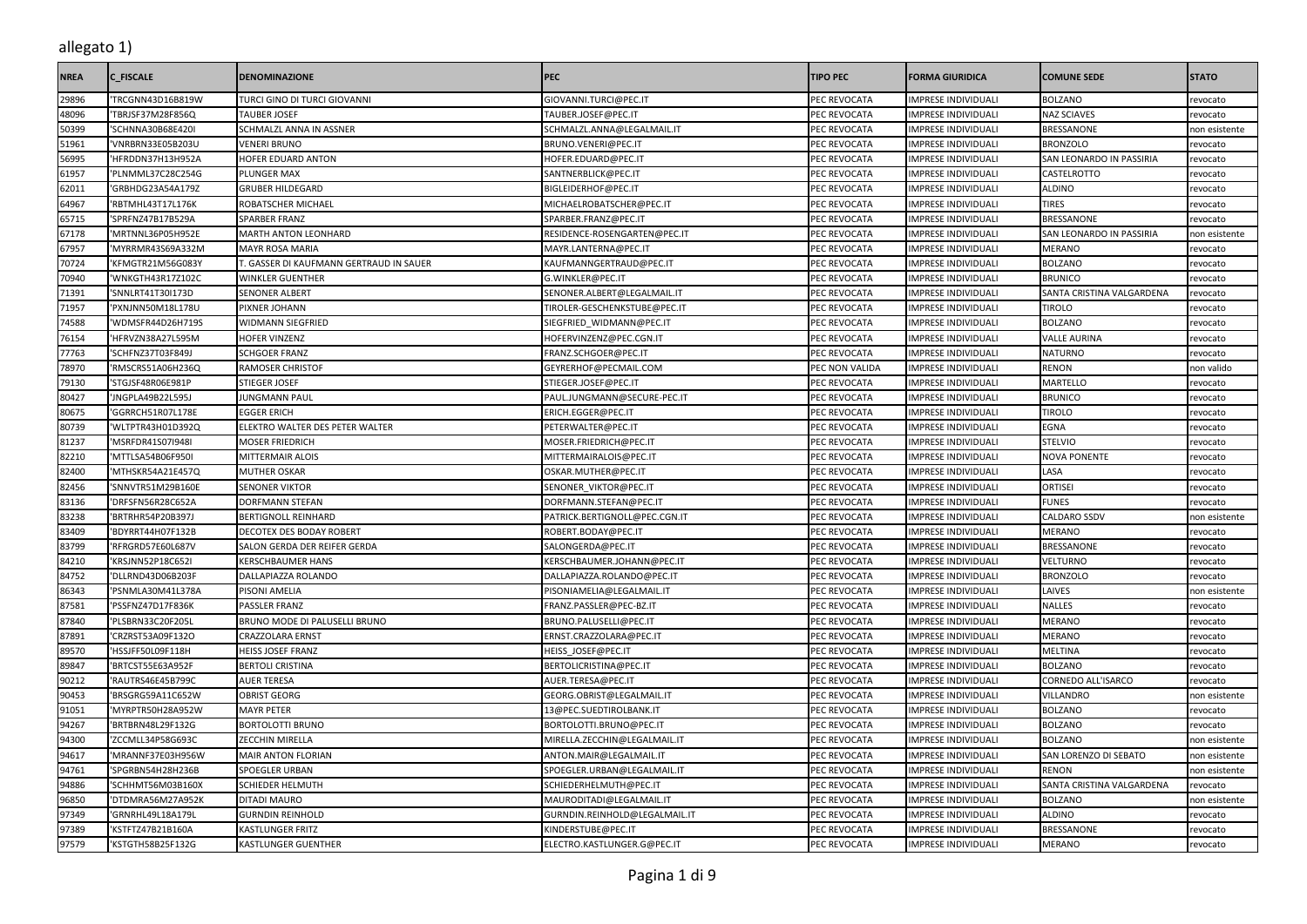| 98024  | 'BNDTTO44A13A952Q                    | <b>BONDI OTTO</b>                                         | O.BONDI@PEC.IT                                       | PEC REVOCATA | <b>IMPRESE INDIVIDUALI</b>                        | <b>BOLZANO</b>          | non esistente |
|--------|--------------------------------------|-----------------------------------------------------------|------------------------------------------------------|--------------|---------------------------------------------------|-------------------------|---------------|
| 98126  | 'GSSJLS38L16L971U                    | <b>GASSER JULIUS</b>                                      | JULIUS.GASSER@PEC.ROLMAIL.NET                        | PEC REVOCATA | <b>IMPRESE INDIVIDUALI</b>                        | VILLANDRO               | revocato      |
| 98591  | BRSMFR44R02F949S                     | <b>OBRIST MANFRED</b>                                     | OBRIST.MANFRED@PEC.IT                                | PEC REVOCATA | IMPRESE INDIVIDUALI                               | <b>BOLZANO</b>          | evocato       |
| 100245 | 'MRNLEO50E19B397L                    | MORANDELL LEO                                             | LEO.MORANDELL@PEC.IT                                 | PEC REVOCATA | IMPRESE INDIVIDUAL                                | VERANO                  | evocato       |
| 100303 | GGRRMR54B46A022V                     | EGGER ROSA MARIA IN LADURNER                              | TSCHAUFEN@PEC.IT                                     | PEC REVOCATA | IMPRESE INDIVIDUAL                                | <b>MELTINA</b>          | evocato       |
| 100617 | PRCGGK59C28G140L                     | PRUCKER GEORG KLAUS                                       | GEORGPRUCK@PEC.IT                                    | PEC REVOCATA | IMPRESE INDIVIDUALI                               | ORTISEI                 | evocato       |
| 101593 | 'GSSWLD58B06F132T                    | <b>GASSER EWALD</b>                                       | GASSEREWALD@LEGALMAIL.IT                             | PEC REVOCATA | IMPRESE INDIVIDUALI                               | <b>MERANO</b>           | non esistente |
| 101751 | PFFGRD65S11I729P                     | PFEIFER GERD                                              | LERCHENHOF@PEC-MAIL.IT                               | PEC REVOCATA | <b>IMPRESE INDIVIDUALI</b>                        | <b>STELVIO</b>          | non esistente |
| 101938 | 'DLLSLD49M08D484B                    | <b>DELLEG OSWALD</b>                                      | OSWALDDELLEG@PEC.IT                                  | PEC REVOCATA | IMPRESE INDIVIDUAL                                | <b>BRUNICO</b>          | evocato       |
| 102563 | 'HRNCRS57T69B160V                    | <b>HARINGER CHRISTINE</b>                                 | HARINGER.CHRISTINE@PEC.IT                            | PEC REVOCATA | IMPRESE INDIVIDUAL                                | VARNA                   | evocato       |
| 103307 | 'VNTRRT60D11A952F                    | <b>VINATZER ROBERTO</b>                                   | VINATZER.ROBERTO@PEC.IT                              | PEC REVOCATA | IMPRESE INDIVIDUALI                               | LAION                   | revocato      |
| 103645 | 'PRCMNN36A63G328B                    | PIRCHER MARIANNA IN ALBER                                 | PIRCHERMARIANNA@PEC.IT                               | PEC REVOCATA | IMPRESE INDIVIDUALI                               | <b>PARCINES</b>         | evocato       |
| 104579 | GRSGDU59R08G140H                     | GROSSRUBATSCHER GUIDO                                     | GROSSRUBATSCHER.GIUDO@PEC.IT                         | PEC REVOCATA | IMPRESE INDIVIDUALI                               | CASTELROTTO             | non esistente |
| 104840 | SCHKRL64R18A952I                     | SCHMID KARL                                               | KARL.SCHMID@PEC.IT                                   | PEC REVOCATA | <b>IMPRESE INDIVIDUALI</b>                        | <b>BOLZANO</b>          | evocato       |
| 104868 | 'BNFVTR62P20A952C                    | <b>BONIFACIO VITTORIO</b>                                 | VITTORIO.BONIFACIO.1962@POSTACERTIFICATA.TABACCAI.IT | PEC REVOCATA | IMPRESE INDIVIDUAL                                | <b>BOLZANO</b>          | evocato       |
| 105160 | KSRNTN36C59G328Q                     | KASERER ANTONIA IN GANTHALER                              | KASERER.ANTONIA@LEGALMAIL.IT                         | PEC REVOCATA | <b>IMPRESE INDIVIDUALI</b>                        | <b>PARCINES</b>         | non esistente |
| 105306 | 'SCQNRN30S66G688M                    | ERRE-ZI DI/DER SCQUIZZATO ONORINA                         | ERREZI@PEC.IT                                        | PEC REVOCATA | IMPRESE INDIVIDUALI                               | <b>BOLZANO</b>          | evocato       |
| 105650 | TRGGRL32C13A635U                     | TORGGLER GABRIEL                                          | TORGGLER.GABRIEL@PEC.IT                              | PEC REVOCATA | IMPRESE INDIVIDUALI                               | <b>BOLZANO</b>          | revocato      |
| 105833 | HFRNTN60B58L971S                     | KOSMETIK ANTONIA HOFER                                    | ANTONIA.HOFER@PEC.IT                                 | PEC REVOCATA | <b>IMPRESE INDIVIDUALI</b>                        | <b>MERANO</b>           | evocato       |
| 106172 | 'GRIDNT65E06Z600W                    | <b>GIAIER DANTE</b>                                       | 0020287690001@POSTACERTIFICATA.TABACCAI.IT           | PEC REVOCATA | IMPRESE INDIVIDUAL                                | <b>BOLZANO</b>          | evocato       |
| 106544 | PCHDRD54P11F950L                     | PICHLER EDUARD                                            | PICHLER.EDUARD@LEGALMAIL.IT                          | PEC REVOCATA | IMPRESE INDIVIDUAL                                | <b>NOVA PONENTE</b>     | non esistente |
| 106645 | BRBPQL47P07D079N                     | OBERBACHER PASQUALE                                       | INFO@PEC.ARCHENOAH.IT                                | PEC REVOCATA | IMPRESE INDIVIDUALI                               | <b>CORVARA IN BADIA</b> | evocato       |
| 107793 | 'PLCKRL53A15B160J                    | PLAICKNER KARL                                            | PLAICKNER.KARL@PEC.IT                                | PEC REVOCATA | IMPRESE INDIVIDUALI                               | LUSON                   | revocato      |
| 108961 | 'NNDNNF46R17A635U                    | <b>NINDL ANTON</b>                                        | NINDLANTON@LEGALMAIL.IT                              | PEC REVOCATA | IMPRESE INDIVIDUALI                               | <b>PARCINES</b>         | non esistente |
| 109331 | 'PLTFRN60E05A022V                    | PLATTER FLORIAN                                           | FLORIAN.PLATTER@PEC.IT                               | PEC REVOCATA | IMPRESE INDIVIDUAL                                | MARLENGO                | evocato       |
| 110304 | FGLFLX53E28D048Y                     | <b>FIGL FELIX</b>                                         | FELIX.FIGL@PEC.IT                                    | PEC REVOCATA | IMPRESE INDIVIDUAL                                | <b>CORTACCIA SSDV</b>   | revocato      |
| 110499 | 'CGNLSN61D12A952X                    | COGNOLATO ALESSANDRO                                      | COGNOLATOALESSANDRO@PEC.IT                           | PEC REVOCATA | <b>IMPRESE INDIVIDUALI</b>                        | CORNEDO ALL'ISARCO      | revocato      |
| 110547 | 'STGFLX63C21H786U                    | STEGER FELIX                                              | STEGER-FELIX@PEC-BOX.COM                             | PEC REVOCATA | IMPRESE INDIVIDUALI                               | <b>SAN CANDIDO</b>      | evocato       |
| 110672 | TRBHZK65E01F132J                     | TREBO HEINZ KARL                                          | TREBO.HEINZKARL@LEGALMAIL.IT                         | PEC REVOCATA | <b>IMPRESE INDIVIDUALI</b>                        | <b>NAZ SCIAVES</b>      | non esistente |
| 110969 | MLLHBR58A06A022Y                     | MALLEIER BODENDISCOUNT DES MALLEIER HERBERT               | MALLEIER.HERBERT@PEC.IT                              | PEC REVOCATA | IMPRESE INDIVIDUAL                                | LANA                    | evocato       |
| 110982 | 'PLNJNN53C60A952F                    | PLANK JOHANNA                                             | 22075@PEC.SUEDTIROLBANK.IT                           | PEC REVOCATA | IMPRESE INDIVIDUAL                                | <b>BOLZANO</b>          | revocato      |
| 111402 | 'DMRFPP62L10A952A                    | SALON DEMARTIN DI/DES DEMARTIN FILIPPO                    | DEMARTIN.FILIPPO@PEC.IT                              | PEC REVOCATA | IMPRESE INDIVIDUALI                               | <b>APPIANO SSDV</b>     | revocato      |
| 112283 | HFNHMT62L06B397A                     | PRINTERFACE DES HELMUTH HAFNER                            | PRINTERFACE@LEGALMAIL.IT                             | PEC REVOCATA | IMPRESE INDIVIDUALI                               | CALDARO SSDV            | non esistente |
| 112288 | SCHGRG60B18B799E                     | SCHROFFENEGGER GEORG                                      | G.SCHROFFENEGGER@PEC.IT                              | PEC REVOCATA | IMPRESE INDIVIDUALI                               | CORNEDO ALL'ISARCO      | revocato      |
| 112304 | WSSFDN63B20A952Z                     | <b>WEISS FERDINAND</b>                                    | WEISS.FERDINAND@PEC.IT                               | PEC REVOCATA | IMPRESE INDIVIDUAL                                | LANA                    | evocato       |
| 112540 | 'RNRSLD58T06A022I                    | <b>RAINER OSWALD</b>                                      | OSWALD.RAINER@PEC.ROLMAIL.NET                        | PEC REVOCATA | IMPRESE INDIVIDUAL                                | SENALES                 | revocato      |
| 112593 | 'RTSGTN64A10A022Y                    |                                                           |                                                      | PEC REVOCATA | IMPRESE INDIVIDUALI                               | GARGAZZONE              |               |
| 112794 | 'THLJSF61R04C652H                    | DE GERTIS DI/DES RATSCHILLER GERT-ANTON<br>THALER JOSEF   | RATSCHILLER@SECURE-PEC.IT<br>THALER.JOSEF@PEC.IT     | PEC REVOCATA | IMPRESE INDIVIDUAL                                | CHIUSA                  | revocato      |
| 112936 |                                      | <b>MAURER IVO</b>                                         |                                                      | PEC REVOCATA |                                                   | <b>BOLZANO</b>          | evocato       |
| 113186 | MRRVIO62B28A952K<br>PXNLCH64P01F132A | PIXNER ULRICH                                             | IVOMAURER@LEGALMAIL.IT                               | PEC REVOCATA | IMPRESE INDIVIDUALI<br><b>IMPRESE INDIVIDUALI</b> | LAGUNDO                 | non esistente |
| 113342 |                                      |                                                           | ULRICH.PIXNER@SECURE-PEC.IT                          |              |                                                   | <b>BARBIANO</b>         | evocato       |
|        | NTRMTN61B19A952Z                     | UNTERTRIFALLER MARTIN                                     | MARTIN.U@PEC.IT                                      | PEC REVOCATA | IMPRESE INDIVIDUAL                                |                         | revocato      |
| 113361 | 'LRCFNZ63C08A022W                    | <b>LARCH FRANZ JOSEF</b>                                  | LARCHFRANZ@PEC.IT                                    | PEC REVOCATA | <b>IMPRESE INDIVIDUALI</b>                        | <b>RACINES</b>          | evocato       |
| 114135 | BCHKRD64H17B220Z                     | <b>BACHMANN KONRAD</b>                                    | BACHMANN.KONRAD@PEC.IT                               | PEC REVOCATA | IMPRESE INDIVIDUALI                               | VALDAORA                | evocato       |
| 114384 | 'TRGRND60S18C652E                    | TROGER RAIMUND                                            | TROGERRAIMUND@PEC.IT                                 | PEC REVOCATA | IMPRESE INDIVIDUALI                               | CHIUSA                  | revocato      |
| 114914 | FLRVEA59D47A022Q                     | <b>FLARER EVA</b>                                         | FLARER.EVA@BZPEC.IT                                  | PEC REVOCATA | IMPRESE INDIVIDUALI                               | <b>MERANO</b>           | evocato       |
| 115152 | KRCGHR68S02B160I                     | KIRCHLER GERHARD                                          | GERHARD.KIRCHLER@PEC.IT                              | PEC REVOCATA | IMPRESE INDIVIDUAL                                | <b>NAZ SCIAVES</b>      | evocato       |
| 115176 | 'WNNHBR50B23G083T                    | METZGEREI WINNISCHHOFER HERBERT DES WINNISCHHOFER HERBERT | WINNISCHHOFERH@PEC.IT                                | PEC REVOCATA | IMPRESE INDIVIDUAL                                | <b>ORA</b>              | evocato       |
| 115413 | 'PLNGRL61S02D222D                    | PLANGGER GABRIEL                                          | PLANGGER.GABRIEL61@SECURE-PEC.IT                     | PEC REVOCATA | IMPRESE INDIVIDUALI                               | <b>CURON VENOSTA</b>    | revocato      |
| 115620 | 'DMTRRT65P25B160T                    | <b>DEMETZ ROBERT</b>                                      | ROBYDEMETZ@PEC.IT                                    | PEC REVOCATA | IMPRESE INDIVIDUALI                               | CASTELROTTO             | revocato      |
| 116001 | PLNHMT46L10C625B                     | PLONER HELMUTH                                            | PLONER.HELMUTH@PEC.IT                                | PEC REVOCATA | <b>IMPRESE INDIVIDUALI</b>                        | <b>CHIENES</b>          | evocato       |
| 116172 | PTTMKS57A26F949B                     | PITTNER MARKUS                                            | MARKUS.PITTNER@PEC.IT                                | PEC REVOCATA | IMPRESE INDIVIDUAL                                | NOVA LEVANTE            | evocato       |
| 116608 | 'LGRHSJ62R02B220H                    | ALGRANG HANSJOERG                                         | HALGRANG@PEC.IT                                      | PEC REVOCATA | IMPRESE INDIVIDUAL                                | <b>BRUNICO</b>          | revocato      |
| 117532 | 'RFFHMT62L30F849O                    | RAFFEINER HELMUTH                                         | OBERRAINDLHOF@PEC.ROLMAIL.NET                        | PEC REVOCATA | <b>IMPRESE INDIVIDUALI</b>                        | SENALES                 | revocato      |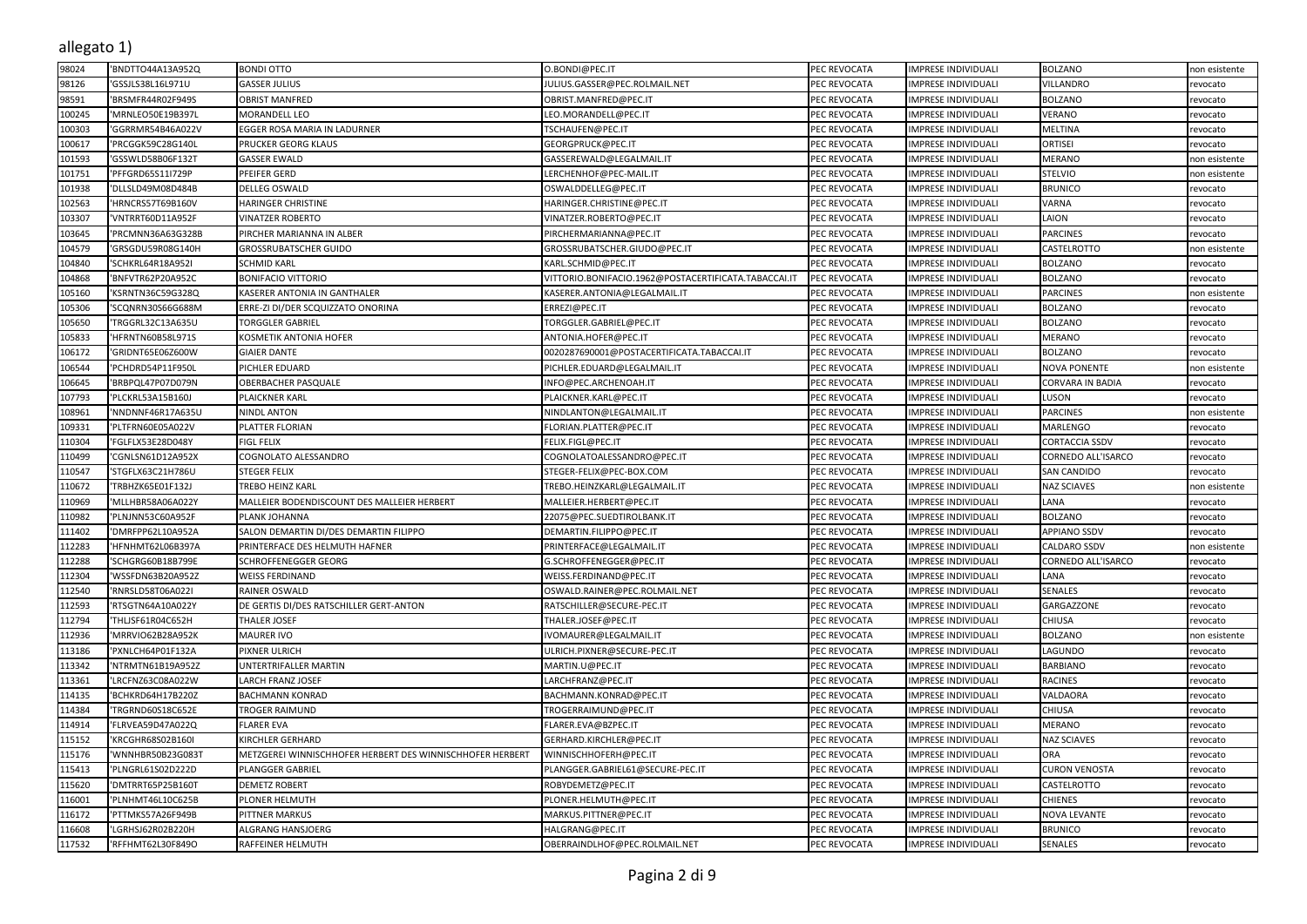## allegato 1)

| 117795           | 'PFTRSN61C64H952I | PFITSCHER ROSINA                                 | PFITSCHER.ROSINA@PEC.IT                              | PEC REVOCATA | <b>MPRESE INDIVIDUALI</b> | SAN MARTINO IN PASSIRIA | revocato                  |
|------------------|-------------------|--------------------------------------------------|------------------------------------------------------|--------------|---------------------------|-------------------------|---------------------------|
| 118021           | 'PTSGNN47C41D079A | PITSCHEIDER GIOVANNA IN STEINMAYR                | HANNY.PEC@LEGALMAIL.IT                               | PEC REVOCATA | MPRESE INDIVIDUALI        | CORVARA IN BADIA        | non esistente             |
| 118269           | 'PRKHMT63P14I729P | PERKMANN HELMUT                                  | PERKMANNHELMUT@PEC.IT                                | PEC REVOCATA | MPRESE INDIVIDUALI        | SARENTINO               | revocato                  |
| 118556           | 'KNZWTR54E31I519H | KIENZL WALTER                                    | WALTER.KIENZL@BZPEC.IT                               | PEC REVOCATA | MPRESE INDIVIDUAL         | <b>MERANO</b>           | revocato                  |
| 118936           | 'TRJWTR52T12H786F | TROJER WALTER                                    | TROJERWALTER@MESSNERPEC.IT                           | PEC REVOCATA | MPRESE INDIVIDUALI        | SAN CANDIDO             | revocato                  |
| 119030           | KNZMRA67L42A952U  | <b>KIENZL MARIA</b>                              | MARIA.KIENZL@PEC.IT                                  | PEC REVOCATA | MPRESE INDIVIDUALI        | SARENTINO               | revocato                  |
| 119377           | 'CHNFVL54B17L378H | OCHNER FLAVIO ALDO                               | OCHNER.FLAVIO@PEC.IT                                 | PEC REVOCATA | MPRESE INDIVIDUALI        | <b>BOLZANO</b>          | revocato                  |
| 119493           | 'RFFSFR69B03A952G | RAFFEINER SIEGFRIED                              | SIEGFRIED.RAFFEINER1969@POSTACERTIFICATA.TABACCAI.IT | PEC REVOCATA | MPRESE INDIVIDUALI        | <b>APPIANO SSDV</b>     | non esistente             |
| 119689           | KLTLKS68M22E862K  | <b>KLOTZ LUKAS</b>                               | KLOTZ.LUKAS@PEC.BZ.IT                                | PEC REVOCATA | MPRESE INDIVIDUAL         | SLUDERNO                | revocato                  |
| 119891           | 'BRGPRP62H28B220E | <b>BUERGSTALLER PETER PAUL</b>                   | PETER.BUERGSTALLER@PEC.IT                            | PEC REVOCATA | MPRESE INDIVIDUALI        | SAN LORENZO DI SEBATO   | revocato                  |
| 120094           | 'VLNDVD62H07A537L | <b>VALENTIN DAVIDE</b>                           | VALENTIN.DAVIDE@SECURE-PEC.IT                        | PEC REVOCATA | MPRESE INDIVIDUALI        | BADIA                   | revocato                  |
| 120486           | 'PLNNRS65R29M067E | <b>PLANK ANDREAS</b>                             | PLANK.ANDREAS@PEC.IT                                 | PEC REVOCATA | MPRESE INDIVIDUALI        | VIPITENO                | revocato                  |
| 120498           | 'MRNWHL58S28L111P | MORANDELL WILHELM                                | WILHELM.MORANDELL@PEC.IT                             | PEC REVOCATA | MPRESE INDIVIDUALI        | CALDARO SSDV            | revocato                  |
| 120517           | 'NTRHMN49A25F392F | UNTERHAUSER HERMANN                              | HERMANN.UNTERHAUSER.1949@POSTACERTIFICATA.TABACCA    | PEC REVOCATA | MPRESE INDIVIDUALI        | EGNA                    | revocato                  |
| 121242           | 'PHLCRS63A04A952X | POEHL CHRISTIAN                                  | CHRISTIAN.POEHL@PEC.IT                               | PEC REVOCATA | MPRESE INDIVIDUAL         | <b>RENON</b>            | revocato                  |
| 121682           | 'BRTNTN49T20F950I | <b>OBERTEGGER ANTON</b>                          | OBERTEGGER@EMSMAIL.IT                                | PEC REVOCATA | MPRESE INDIVIDUALI        | <b>NOVA PONENTE</b>     | revocato                  |
| 121955           | 'LLMCRS66S10I729O | <b>ELLMER CHRISTOPH</b>                          | CHRISTOPH.ELLMER@PEC.IT                              | PEC REVOCATA | MPRESE INDIVIDUALI        | MALLES VENOSTA          | revocato                  |
| 122193           | 'GHRCRD68M21M067S | FOTO OTTICA GHIRARDINI DI/DES GHIRARDINI CORRADO | FOTOOTTICA@PEC.IT                                    | PEC REVOCATA | MPRESE INDIVIDUALI        | VIPITENO                | revocato                  |
| 122273           | 'ZCCFBA72C26A952D | ZOCCHI FABIO                                     | EZSOLUTIONS@PEC.IT                                   | PEC REVOCATA | MPRESE INDIVIDUALI        | LANA                    | revocato                  |
| 123593           | 'DLLVNT61H16A703Z | DALL'AGNOL VALENTINO                             | DALLAGNOL@PEC.CGN.IT                                 | PEC REVOCATA | MPRESE INDIVIDUALI        | <b>BOLZANO</b>          | revocato                  |
| 123611           | 'MLSSVR71D64A952B | MALSINER SILVIA                                  | SILVIA MALSIN@PEC.IT                                 | PEC REVOCATA | MPRESE INDIVIDUALI        | ORTISEI                 | revocato                  |
| 123986           | 'SPRSFN72H19A952M | SPARER STEFAN                                    | SPARER.STEFAN@PEC.IT                                 | PEC REVOCATA | MPRESE INDIVIDUALI        | <b>APPIANO SSDV</b>     | revocato                  |
| 124109           | 'PVLBRN60E19A952X | TECNARREDO DI BRUNO POVOLI                       | TECNARREDO@PEC.REALPEC.COM                           | PEC REVOCATA | MPRESE INDIVIDUALI        | <b>BOLZANO</b>          | revocato                  |
| 124121           | 'GRBCRS69R11B220Y | <b>GRUBER CHRISTIAN</b>                          | CHRISTIAN.GRUBER@PEC.IT                              | PEC REVOCATA | MPRESE INDIVIDUALI        | CAMPO TURES             | revocato                  |
| 124419           | 'MLLGTH73B09F132K | MUELLER GUENTHER                                 | MUELLER.GUENTHER@PEC.IT                              | PEC REVOCATA | MPRESE INDIVIDUALI        | SAN PANCRAZIO           | revocato                  |
| 124658           | 'SCHFNZ58M23B160H | <b>SCHENK FRANZ</b>                              | SCHENKFRANZ@PEC.ROLMAIL.NET                          | PEC REVOCATA | MPRESE INDIVIDUALI        | VELTURNO                | revocato                  |
| 125043           | 'BRGRHR62L20I431X | <b>BURGER REINHARD</b>                           | BURGERREINHARD@PEC.IT                                | PEC REVOCATA | MPRESE INDIVIDUALI        | SARENTINO               | revocato                  |
| 125121           | 'HRDGNZ63M16A9521 | <b>HARDER IGNAZ</b>                              | HARDER.IGNAZ@PEC.IT                                  | PEC REVOCATA | MPRESE INDIVIDUALI        | FIE' ALLO SCILIAR       | revocato                  |
| 126106           | 'VNDGNN67P22B220G | VENDRAMIN GIOVANNI                               | GIOIELLERIAVENDRAMIN@PEC.CGN.IT                      | PEC REVOCATA | MPRESE INDIVIDUALI        | <b>BRUNICO</b>          | revocato                  |
| 126110           | 'FRISFN68A66I138M | FIORI STEFANIA                                   | FIORI.STEFANIA@PEC.IT                                | PEC REVOCATA | MPRESE INDIVIDUALI        | BOLZANO                 | revocato                  |
| 126520           | 'LDRMHR49T08E434H | <b>LADURNER MAINHARD</b>                         | MAINHARD.LADURNER@PEC.IT                             | PEC REVOCATA | MPRESE INDIVIDUAL         | LANA                    | revocato                  |
| 126808           | 'ZWSJSF45L02Z102G | ZWISCHENBRUGGER JOSEF                            | ZWISCHENBRUGGER_JOSEF@PEC.BZ.IT                      | PEC REVOCATA | MPRESE INDIVIDUALI        | <b>ALDINO</b>           | revocato                  |
| 126810           | 'CLBFNC62P21A952S | CALABRO' FRANCO                                  | FRANCO-CALABRO@PEC.IT                                | PEC REVOCATA | MPRESE INDIVIDUALI        | <b>BOLZANO</b>          | revocato                  |
| 127082           | 'NDRGNI66P21A952S | ANDREIS IGINO                                    | IGINO.ANDREIS@PEC.IT                                 | PEC REVOCATA | MPRESE INDIVIDUALI        | <b>BOLZANO</b>          | revocato                  |
| 127198           | 'BRNFBA60C03A952W | <b>BRUNELLO FABIO</b>                            | BRUNELLOFABIO@LEGALMAIL.IT                           | PEC REVOCATA | MPRESE INDIVIDUALI        | ORTISEI                 | revocato                  |
| 127265           | 'MSNGTH60B18A952T | MOON DES MASNOVO GUENTHER                        | MASNOVOGUNTHER@PEC.IT                                | PEC REVOCATA | MPRESE INDIVIDUAL         | LAIVES                  | revocato                  |
| 127409           | 'SMMLNE62B51F132I | ESTETICA ELENA DI SOMMARIVA ELENA                | ESTETICAELENA@GIGAPEC.IT                             | PEC REVOCATA | MPRESE INDIVIDUALI        | <b>MERANO</b>           | revocato                  |
| 128124           | 'SDNPTR51T03M067W | <b>SEIDNER PETER</b>                             | SEIDNER.PETER@LEGALMAIL.IT                           | PEC REVOCATA | MPRESE INDIVIDUALI        | <b>NAZ SCIAVES</b>      | non esistente             |
| 128351           | 'STRMTH61T51A179F | <b>STUERZ MARTHA</b>                             | CAFFEMARTHA@LEGALMAIL.IT                             | PEC REVOCATA | MPRESE INDIVIDUALI        | <b>BOLZANO</b>          |                           |
| 128463           | 'DRGWFG73R23B220W | DORIGO WOLFGANG                                  | DORIGOWOLFGANG@LEGALMAIL.IT                          | PEC REVOCATA | MPRESE INDIVIDUALI        | <b>FALZES</b>           | non esistente             |
| 128758           | 'MRNLSU43P09E420U | <b>LUIS MORIN</b>                                | MORIN.LUIS@PEC.IT                                    | PEC REVOCATA | MPRESE INDIVIDUALI        | VARNA                   | non esistente<br>revocato |
| 129199           |                   |                                                  |                                                      | PEC REVOCATA |                           |                         |                           |
|                  | 'MRKNNA60R47C652I | BLUMENECKE DER MARKART ANNA                      | MARKART.ANNEMARIE@PEC.IT                             |              | MPRESE INDIVIDUALI        | VELTURNO                | revocato                  |
| 129296<br>129570 | 'BSNMKS66C26M067T | <b>BOSIN MARKUS</b>                              | MABOTEC@PEC.ROLMAIL.NET                              | PEC REVOCATA | MPRESE INDIVIDUALI        | VIPITENO                | revocato                  |
|                  | 'LNGGPP58T18C625N | LONGO GIUSEPPE                                   | GIUSEPPE.LONGO@PEC.ROLMAIL.NET                       | PEC REVOCATA | MPRESE INDIVIDUALI        | SELVA DEI MOLINI        | revocato                  |
| 129990           | 'MSSKSF64T01I591I | MUSSNER KLAUS FERDINANDO                         | KLAUS.MUSSNER@PEC.IT                                 | PEC REVOCATA | MPRESE INDIVIDUALI        | SELVA DI VAL GARDENA    | revocato                  |
| 130030           | 'ZLGMGR43M62F950K | ZELGER MARGARETH                                 | MARGARETHZELGER@PEC.BZ.IT                            | PEC REVOCATA | MPRESE INDIVIDUALI        | <b>NOVA PONENTE</b>     | revocato                  |
| 130185           | 'HLRCRS66M09B160C | OEHLER CHRISTOPH                                 | CHRISTOPH.OEHLER@LEGALMAIL.IT                        | PEC REVOCATA | MPRESE INDIVIDUALI        | <b>VIPITENO</b>         | non esistente             |
| 130361           | 'GRTLGU65B13G224M | <b>GRATA LUIGI</b>                               | LUIGI.GRATA@LEGALMAIL.IT                             | PEC REVOCATA | MPRESE INDIVIDUALI        | <b>BOLZANO</b>          | non esistente             |
| 130485           | 'MYRMKS59A20A332T | <b>MAYR MARKUS</b>                               | MAYR.M59@PEC.IT                                      | PEC REVOCATA | MPRESE INDIVIDUALI        | <b>APPIANO SSDV</b>     | revocato                  |
| 132040           | 'PDTMRC72E25A952M | PEDOTH MARC                                      | PEDOTH@PEC.IT                                        | PEC REVOCATA | MPRESE INDIVIDUALI        | <b>APPIANO SSDV</b>     | revocato                  |
| 132256           | GGRLKS69D08A952L  | <b>EGGER LUKAS</b>                               | EGGER.LUKAS@PEC.IT                                   | PEC REVOCATA | MPRESE INDIVIDUALI        | SAN GENESIO ATESINO     | revocato                  |
| 132444           | 'KLTJGN76P15F132N | ELEKTRO KLOTZ DES KLOTZ JUERGEN                  | JUERGEN.KLOTZ@SECURE-PEC.IT                          | PEC REVOCATA | MPRESE INDIVIDUALI        | <b>PLAUS</b>            | revocato                  |
| 132608           | 'CLLGNN55C14E518Z | <b>COLLOVATI GIOVANNI</b>                        | COLLOVATI@PEC.IT                                     | PEC REVOCATA | IMPRESE INDIVIDUALI       | <b>BOLZANO</b>          | revocato                  |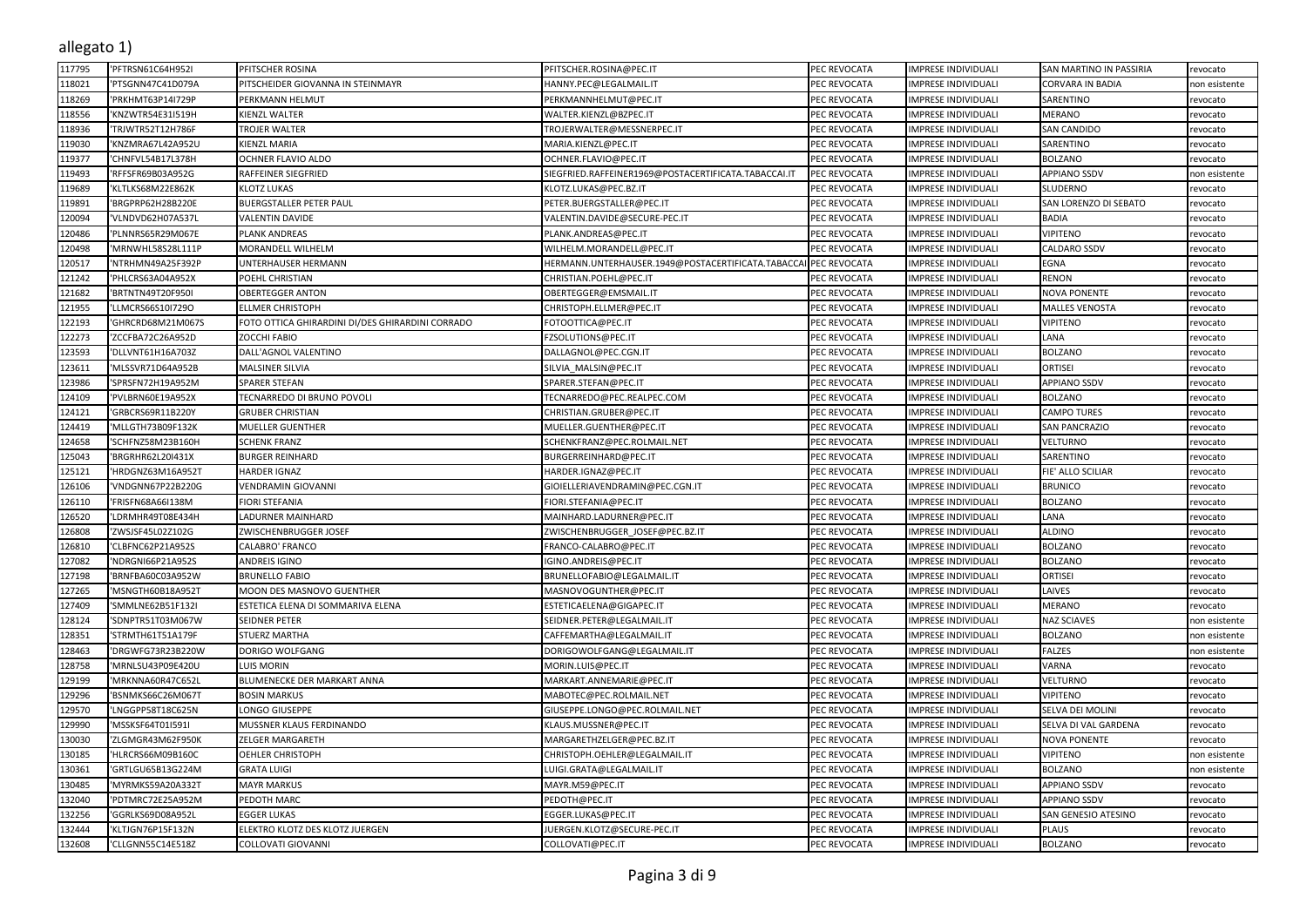| 132630          | 'FNTLNE58M50A952V                     | ELFO DI FONTANARI ELENA                              | FONTANARIELENA@PEC.IT                                | PEC REVOCATA                 | <b>IMPRESE INDIVIDUALI</b>                        | <b>BOLZANO</b>                         | revocato      |
|-----------------|---------------------------------------|------------------------------------------------------|------------------------------------------------------|------------------------------|---------------------------------------------------|----------------------------------------|---------------|
| 133116          | 'WNKRLF41D25H956N                     | <b>WINKLER RUDOLF</b>                                | WINKLER.RUDOLF@PEC.IT                                | PEC REVOCATA                 | <b>IMPRESE INDIVIDUALI</b>                        | SAN LORENZO DI SEBATO                  | revocato      |
| 133208          | TNKWFR68A20B220N                      | TINKHAUSER WILFRIED SEBASTIAN                        | WILFRIED.TINKHAUSER@SECURE-PEC.IT                    | PEC REVOCATA                 | IMPRESE INDIVIDUALI                               | <b>TERENTO</b>                         | evocato       |
| 133254          | 'PRTPRC73B06A952V                     | ARTESS WELLNESS PATRICK PERTOLI                      | PERTOLL.P@PEC.IT                                     | PEC REVOCATA                 | IMPRESE INDIVIDUALI                               | <b>APPIANO SSDV</b>                    | revocato      |
| 133318          | 'HNTMTN47S43L601S                     | HINTNER MARTINA                                      | HINTNER.MARTINA@PEC.IT                               | PEC REVOCATA                 | <b>IMPRESE INDIVIDUALI</b>                        | VALLE DI CASIES                        | revocato      |
| 133583          | 'SLVRDY72P12A952K                     | METAMORFOSI DI SALVATO RUDY                          | RS.METAMORFOSI@PEC.IT                                | PEC REVOCATA                 | <b>IMPRESE INDIVIDUALI</b>                        | <b>BOLZANO</b>                         | revocato      |
| 133762          | FGLHRT47A26L108R                      | <b>FIGL HUBERT</b>                                   | HUBERT.FIGL@PEC.SBB.IT                               | PEC REVOCATA                 | <b>IMPRESE INDIVIDUALI</b>                        | <b>NALLES</b>                          | revocato      |
| 33905           | HLZDDJ52S23L149M                      | HOLZNER EDUARD JAKOB                                 | EDUARD.HOLZNER@PEC.IT                                | PEC REVOCATA                 | IMPRESE INDIVIDUALI                               | <b>TESIMO</b>                          | evocato       |
| 33931           | PRTMTH30S45A332O                      | PRATZER MARTHA                                       | TISCHLEREIKOSTNER@LEGALMAIL.IT                       | PEC REVOCATA                 | IMPRESE INDIVIDUALI                               | <b>APPIANO SSDV</b>                    | non esistente |
| 134172          | 'PRGBBR45S53M307X                     | PRUGGER BARBARA                                      | PRUGGERBARBARA@PEC.IT                                | PEC REVOCATA                 | <b>IMPRESE INDIVIDUALI</b>                        | VALDAORA                               | revocato      |
| 134623          | 'VNDPRP37C20A952R                     | VON DELLEMANN PETER PAUL                             | PPDELLEMANN@PEC.IT                                   | PEC REVOCATA                 | IMPRESE INDIVIDUALI                               | TERLANO                                | revocato      |
| 35045           | 'PRSPLA65E27F132I                     | PARISE PAOLO                                         | PARISE.PAOLO@PECCONFESERCENTIBZ.IT                   | PEC REVOCATA                 | <b>IMPRESE INDIVIDUALI</b>                        | <b>POSTAL</b>                          | revocato      |
| 135068          | MLLJSF59E03E434S                      | MALLEIER JOSEF                                       | BAUMGUT@PEC.SBB.IT                                   | PEC REVOCATA                 | <b>IMPRESE INDIVIDUALI</b>                        | LANA                                   | evocato       |
| 35197           | BRSNMR62L70B220I                      | OBERSTALLER ANNEMARIE                                | HANDLUNG.OBERSTALLER@PEC.ROLMAIL.NET                 | PEC REVOCATA                 | IMPRESE INDIVIDUALI                               | MONGUELFO-TESIDO                       | evocato       |
| 135265          | 'VRNGDU53S26A952A                     | <b>VERONESI GUIDO</b>                                | GUIDOVERONESI@PEC.IT                                 | PEC REVOCATA                 | IMPRESE INDIVIDUAL                                | EGNA                                   | revocato      |
| 135403          | 'PRNDIA26M71L111G                     | PERNSTICH IDA                                        | PERNSTICHI@PEC.IT                                    | PEC REVOCATA                 | <b>IMPRESE INDIVIDUALI</b>                        | <b>TERMENO SSDV</b>                    | revocato      |
| 35634           | 'PMLRLD24E22D048R                     | POMELLA ARNOLD                                       | POMELLA.ARNOLD@PEC.IT                                | PEC REVOCATA                 | IMPRESE INDIVIDUALI                               | CORTACCIA SSDV                         | revocato      |
| 136091          | 'GRSJNN66D12I431K                     | EISENWEHRER DES GROSS JOHANN ALOIS                   | JOHANN.ALOIS.GROSS@PEC.SBB.IT                        | PEC REVOCATA                 | <b>IMPRESE INDIVIDUALI</b>                        | SARENTINO                              | evocato       |
| 136167          | BRLLRT42D04L595C                      | OBERLEITER ALBERT                                    | PENSIONOBERLEITER@PEC.ROLMAIL.NET                    | PEC REVOCATA                 | IMPRESE INDIVIDUALI                               | <b>VALLE AURINA</b>                    | evocato       |
| 136266          | 'MYRNTN56A03A952S                     | <b>MAYR ANTON</b>                                    | MAYRANTON@LEGALMAIL.IT                               | PEC REVOCATA                 | IMPRESE INDIVIDUALI                               | <b>TERLANO</b>                         | non esistente |
| 137953          | 'CRSLSA61B01A179X                     | KARNOLHOF DES CIRESA ALOIS                           | ALOIS.CIRESA@PEC.SBB.IT                              | PEC REVOCATA                 | IMPRESE INDIVIDUALI                               | <b>ALDINO</b>                          | revocato      |
| 38267           | 'DRFRHR67C01B570H                     | <b>DORFMANN ARTHUR</b>                               | DORFMANN ARTHUR@PEC.IT                               | PEC REVOCATA                 | <b>IMPRESE INDIVIDUALI</b>                        | SANTA CRISTINA VALGARDENA              | evocato       |
| 138306          | DSSHRT39S48L111E                      | <b>DISSERTORI HERTA</b>                              | MANFRED.KASTL@PEC.SBB.IT                             | PEC REVOCATA                 | IMPRESE INDIVIDUALI                               | <b>TERMENO SSDV</b>                    | revocato      |
| 138536          | FLRGST69D22B397L                      | <b>FLORIAN AUGUST</b>                                | FLORIAN.AUGUST@LEGALMAIL.IT                          | PEC REVOCATA                 | <b>IMPRESE INDIVIDUALI</b>                        | CALDARO SSDV                           | non esistente |
| 138711          | FRNCRN31S43A537H                      | FRENADEMETZ CATERINA                                 | CATERINA.FRENADEMEZ@PEC.AGRITEL.IT                   | PEC REVOCATA                 | IMPRESE INDIVIDUALI                               | <b>BADIA</b>                           | revocato      |
| 139349          | 'GNTFNZ47M16G936F                     | <b>GANTHALER FRANZ</b>                               | FRANZ.GANTHALER@PEC.SBB.IT                           | PEC REVOCATA                 | IMPRESE INDIVIDUALI                               | POSTAL                                 | revocato      |
| 39698           | 'GRSZTI43E44E457E                     | <b>GRASSER ZITA</b>                                  | GRASSERZITA@PEC.IT                                   | PEC REVOCATA                 | IMPRESE INDIVIDUALI                               | PRATO ALLO STELVIO                     | evocato       |
| 40793           | HSLKRD50E16C254P                      | FRASSENSCHALLER DES HASELRIEDER KONRAD               | HASELRIEDERKONRAD@LEGALMAIL.IT                       | PEC REVOCATA                 | IMPRESE INDIVIDUALI                               | FIE' ALLO SCILIAR                      | revocato      |
| 41339           | KNPDLF45E29B570U                      | <b>KNAPP ADOLF</b>                                   | ADOLF.KNAPP@PEC.IT                                   | PEC REVOCATA                 | <b>IMPRESE INDIVIDUALI</b>                        | <b>CAMPO TURES</b>                     | evocato       |
| 41532           | 'KRLHRT65R47I519T                     | WAHLERHOF DER KARLEGGER HERTA                        | HASPINGER.HEF@OPEN.LEGALMAIL.IT                      | PEC REVOCATA                 | <b>IMPRESE INDIVIDUAL</b>                         | <b>SCENA</b>                           | non esistente |
| 42740           | 'MRADTH46B41E434A                     | <b>MAIR EDITH</b>                                    | EDITH.MAIR@PEC.IT                                    | PEC REVOCATA                 | IMPRESE INDIVIDUALI                               | CERMES                                 | revocato      |
| 42823           | MRAJSF38C23L108R                      | MAIR JOSEF JUN                                       | JOMAIR@PEC.IT                                        | PEC REVOCATA                 | IMPRESE INDIVIDUALI                               | <b>TERLANO</b>                         | evocato       |
| 43547           | MTTLLD50S18D860N                      | KLOECKER DES MITTERMAIR LEOPOLD                      | L.MITTERMAIR@LEGALMAIL.IT                            | PEC REVOCATA                 | IMPRESE INDIVIDUALI                               | GAIS                                   | registrato    |
| 43588           | MTTTSM30T43G328E                      | MITTERHOFER TERESIA MARIA                            | TERESA.MARIA.MITTERHOFER@PEC.SBB.IT                  | PEC REVOCATA                 | IMPRESE INDIVIDUALI                               | LANA                                   | evocato       |
| 43701           | MYRRCH58D25C254N                      | VERLEIERHOF DES MAYRL ERICH                          | ERICH.MAYRL@PEC.SBB.IT                               | PEC REVOCATA                 | IMPRESE INDIVIDUALI                               | CASTELROTTO                            | evocato       |
| 143825          | 'NDRHRT48E23L111I                     | ANDERGASSEN HUBERT                                   | HUBERT.ANDERGASSEN@LEGALMAIL.IT                      | PEC REVOCATA                 | IMPRESE INDIVIDUALI                               | TERMENO SSDV                           | non esistente |
| 44133           | 'NNMHRT59R15F766Q                     | SEPPENGUT DES ENNEMOSER HUBERT                       | ENNEMOSER.HUBERT@LEGALMAIL.IT                        | PEC REVOCATA                 | IMPRESE INDIVIDUALI                               | MOSO IN PASSIRIA                       | non esistente |
| 44849           | PGRDTH35D44L111H                      | PIGER DOROTHEA                                       | PIGER.DOROTHEA@PEC.IT                                | PEC REVOCATA                 | IMPRESE INDIVIDUALI                               | MAGRE' SSDV                            | revocato      |
| 45596           | 'PRKJSF31L05L108Z                     | PERKMANN JOSEF                                       | JOSEFP@PEC.IT                                        | PEC REVOCATA                 | <b>IMPRESE INDIVIDUALI</b>                        | <b>TERLANO</b>                         | revocato      |
| 46183           | RBNLBN67D27B160F                      | RABENSTEINER ALBIN                                   | TROGLERHOF@PEC.IT                                    | PEC REVOCATA                 | IMPRESE INDIVIDUALI                               | LAION                                  | evocato       |
| 46417           | 'RFRRHR59B17A952N                     | RAIFER REINHARD                                      | RAIFER.REINHARD@PEC.IT                               | PEC REVOCATA                 | IMPRESE INDIVIDUALI                               | <b>APPIANO SSDV</b>                    | revocato      |
| 46992           | RZIRND27E12A952U                      | KRAFUSS DES RIZ ROLAND                               | ROLAND.RIZ@PEC.WELTSERVICE.IT                        | PEC REVOCATA                 | IMPRESE INDIVIDUALI                               | <b>APPIANO SSDV</b>                    | evocato       |
| 47003           | RZZMTA51A28E421D                      | RIZZOLI AMATO                                        | AMATO.RIZZOLI@PEC.AGRITEL.IT                         | PEC REVOCATA                 | IMPRESE INDIVIDUALI                               | LAIVES                                 | non esistente |
| 47261           | 'SCHKRL37L12A332V                     | SCHERER KARL                                         | KARL.SCHERER@PEC.IT                                  | PEC REVOCATA                 | IMPRESE INDIVIDUALI                               | <b>APPIANO SSDV</b>                    | evocato       |
|                 |                                       |                                                      |                                                      |                              |                                                   |                                        |               |
| 47919<br>149093 | SPTJFN40A49A332W<br>'TRNLCN32B05B203L | SPITALER JOSEFINE<br>TURINI LUCIANO                  | IOSEFINE.SPITALER@PEC.IT<br>MARIA.CURTI@LEGALMAIL.IT | PEC REVOCATA<br>PEC REVOCATA | <b>IMPRESE INDIVIDUALI</b><br>IMPRESE INDIVIDUALI | <b>APPIANO SSDV</b><br><b>BRONZOLO</b> | evocato       |
|                 |                                       |                                                      |                                                      |                              |                                                   |                                        | non esistente |
| 49934           | 'WLLGDS64T21I729V                     | WEISSGARBER DES WELLENZOHN AEGIDIUS                  | AEGIDIUS.WELLENZOHN@PEC.SBB.IT                       | PEC REVOCATA                 | IMPRESE INDIVIDUALI                               | <b>GLORENZA</b>                        | revocato      |
| 50315           | 'WSSPLA44H69F392Y                     | WEISSENSTEINER PAULA                                 | PAULA.WEISSENSTEINER@LEGALMAIL.IT                    | PEC REVOCATA                 | IMPRESE INDIVIDUALI                               | EGNA                                   | non esistente |
| 150805          | 'PRNCRS57A62L178H                     | GAESTEHAUS PRANTL-PIXNER PRANTL CHRISTINA IN PIXNER  | TIROLER-GESCHENKSTUBE@PEC.IT                         | PEC REVOCATA                 | IMPRESE INDIVIDUALI                               | <b>TIROLO</b>                          | evocato       |
| 150922          | DBLMRZ61S06A952B                      | ECOGAS DI DOBLONI MAURIZIO                           | DOBLONI@PEC.IT                                       | PEC REVOCATA                 | IMPRESE INDIVIDUALI                               | <b>BOLZANO</b>                         | evocato       |
| 152222          | 'WSSRRT30M26A022Q                     | SCHMELZERHOF DES WEISS ROBERT                        | ROBERT.WEISS@PEC.IT                                  | PEC REVOCATA                 | <b>IMPRESE INDIVIDUALI</b>                        | <b>CERMES</b>                          | revocato      |
| 152922          | 'TNKGNE60S11B220S                     | DIGITAL MEDIA DES TINKHAUSER EGON                    | EGON.TINKHAUSER@SECURE-PEC.IT                        | PEC REVOCATA                 | <b>IMPRESE INDIVIDUALI</b>                        | SAN MARTINO IN BADIA                   | revocato      |
| 152955          | 'CLBGPP58S27D122Y                     | COSTRUZIONI CALABRESE GIUSEPPE DI CALABRESE GIUSEPPE | CALABRESE1958@PEC.IT                                 | PEC REVOCATA                 | <b>IMPRESE INDIVIDUALI</b>                        | <b>BOLZANO</b>                         | revocato      |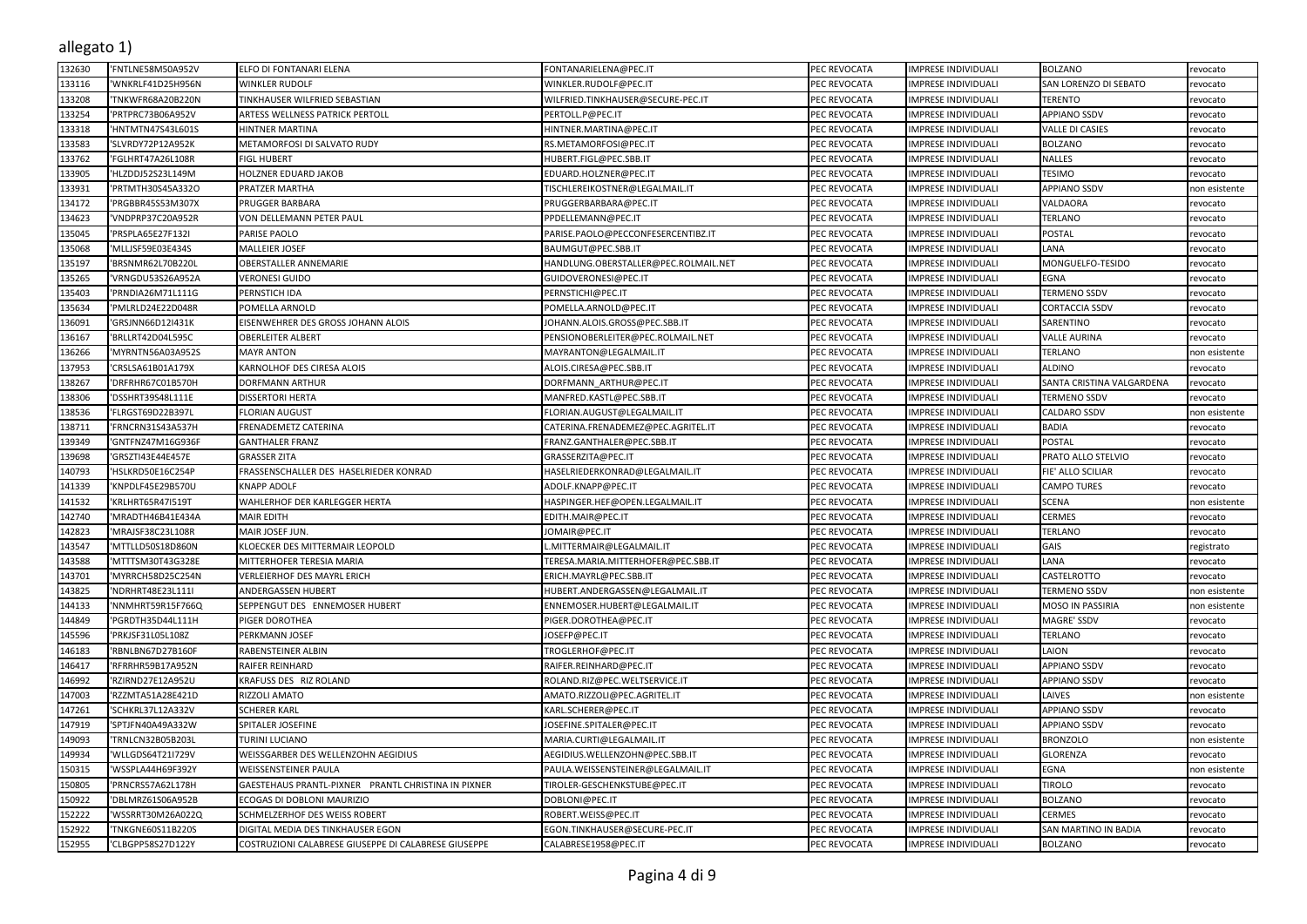| 152961         | 'PGNCSR65B19G518L            | PIGNIERI CESARE                                                                               | CESARE.PIGNIERI@PEC.IT                | PEC REVOCATA | <b>IMPRESE INDIVIDUALI</b>                 | <b>BOLZANO</b>            | revocato      |
|----------------|------------------------------|-----------------------------------------------------------------------------------------------|---------------------------------------|--------------|--------------------------------------------|---------------------------|---------------|
| 152963         | 'PRRPLA68H11A952P            | PREARO PARRUCCHIERI DI PREARO PAOLO                                                           | PREAROPAOLO@LEGALMAIL.IT              | PEC REVOCATA | IMPRESE INDIVIDUALI                        | <b>BOLZANO</b>            | non esistente |
| 153363         | 'PLTGTH64A19Z112Y            | PLATZER GUENTHER                                                                              | GUENTHER.PLATZER@PEC.IT               | PEC REVOCATA | <b>IMPRESE INDIVIDUALI</b>                 | LASA                      | revocato      |
| 153613         | WLCNLK62A68B397N             | WALCHER ANGELIKA                                                                              | WALCHERANGELIKA@PEC.IT                | PEC REVOCATA | IMPRESE INDIVIDUALI                        | CALDARO SSDV              | revocato      |
| 153673         | 'ZNTMRC68E20B160L            | HELIAVIA DES ZANOTTO MIRCO                                                                    |                                       | PEC REVOCATA | IMPRESE INDIVIDUALI                        | BRESSANONE                |               |
|                |                              |                                                                                               | HELIAVIA@LEGALMAIL.IT                 |              |                                            |                           | non esistente |
| 153762         | 'PNGSFN63P20E862D            | ARKADE DES PINGGERA STEFAN                                                                    | STEFANPINGGERA@LEGALMAIL.IT           | PEC REVOCATA | <b>IMPRESE INDIVIDUALI</b>                 | MERANO                    | egistrato     |
| 32983          | 80010040212                  | IMMOBILIARE CARETTAI DI TONI BAUER & CO. SAS - K.G.                                           | IMMOBILIARECARRETTAI@LEGALMAIL.IT     | PEC REVOCATA | SOCIETA' DI PERSONE                        | MERANO                    | non esistente |
| 66030          | 00101510212                  | ARREDAMENTI MATTEUCCI S.R.L. IN LIQUIDAZIONE                                                  | ARREDAMENTIMATTEUCCI@LEGALMAIL.IT     | PEC REVOCATA | SOCIETA' DI CAPITALE                       | <b>BOLZANO</b>            | non esistente |
| 67852          | '00184120210                 | MO.DI MODE DIFFUSIONE S.A.S. DI MOLON ANDREA & C.                                             | MODI@MESSAGGIPEC.IT                   | PEC REVOCATA | SOCIETA' DI PERSONE                        | <b>BOLZANO</b>            | revocato      |
| 73653          | '00196600217                 | EURODOMUS S.R.L. - G.M.B.H.                                                                   | EURODOMUS@ARUBAPEC.IT                 | PEC REVOCATA | SOCIETA' DI CAPITALE                       | BOLZANO                   | revocato      |
| 74305          | '00324790211                 | MARBELL DI BELLUCO R.& C. S. A.S.                                                             | MARBELLSAS@LEGALMAIL.IT               | PEC REVOCATA | SOCIETA' DI PERSONE                        | <b>BOLZANO</b>            | non esistente |
| 75106          | '00208380212                 | KOMETBAU - S.A.S. DI ZENO GIACOMUZZI & C.                                                     | KOMETBAU@LEGALMAIL.IT                 | PEC REVOCATA | SOCIETA' DI PERSONE                        | BRESSANONE                | non esistente |
| 75217          | '00199440215                 | HABA FINANZ S.A.S. DI HARINGER ALOIS JOHANN E C.                                              | HABAFINANZKG@LEGALMAIL.IT             | PEC REVOCATA | SOCIETA' DI PERSONE                        | EGNA                      | non esistente |
| 75389          | '00206690216                 | AUTOACCESSORI DI TONINA GUALTIERO & C. S.N.C. - O.H.G.                                        | AUTOACCESSORI@ARUBAPEC.IT             | PEC REVOCATA | SOCIETA' DI PERSONE                        | <b>BOLZANO</b>            | revocato      |
| 75732          | '00198790214                 | PETIT PLACE DI TAUBER INES & C. S.A.S. - K.G.                                                 | PETITPLACE@PEC.IT                     | PEC REVOCATA | SOCIETA' DI PERSONE                        | <b>BOLZANO</b>            | non esistente |
| 75979          | '00133270215                 | A.M. S.R.L. IN LIQUIDAZIONE                                                                   | AMARREDI@CERTIFIEDEMAIL.IT            | PEC REVOCATA | SOCIETA' DI CAPITALE                       | BOLZANO                   | revocato      |
| 79789          | '00368190211                 | CENTRAL BETON DI SALEZZARI I. & C. - SOCIETA' IN ACCOMANDITA SEMPLICENTRALBETONSAS@PEC.IT     |                                       | PEC REVOCATA | SOCIETA' DI PERSONE                        | BOLZANO                   | revocato      |
| 81413          | '00553780214                 | SYNCOM S.A.S. DI KURT BAUMGARTNER & C.                                                        | SYNCOM@PEC.IT                         | PEC REVOCATA | SOCIETA' DI PERSONE                        | CHIUSA                    | revocato      |
| 82186          | '00437250210                 | HOTEL BACHER K.G. DES AGSTNER PETER - S.A.S.                                                  | HOTELBACHER@LEGALMAIL.IT              | PEC REVOCATA | SOCIETA' DI PERSONE                        | VALDAORA                  | non esistente |
| 84939          | '00476780218                 | LABOR ISARCO-SABIN S.R.L                                                                      | LABORISARCOSABINSRL@CGN.LEGALMAIL.IT  | PEC REVOCATA | SOCIETA' DI CAPITALE                       | <b>BOLZANO</b>            | non esistente |
| 85001          | '00526920210                 | F.LLI BELLINI SOCIETA' SEMPLICE                                                               | BELLINI1@LEGALMAIL.IT                 | PEC REVOCATA | SOCIETA' DI PERSONE                        | MERANO                    | non esistente |
| 85357          | 00511400210                  | KUPPELWIESER EGON & GOLLNER M. O.H.G. - S.N.C.                                                | GARNI-LAURIN@PEC.IT                   | PEC REVOCATA | SOCIETA' DI PERSONE                        | NATURNO                   | revocato      |
| 86096          | 00551680218                  | OBRIST DI OBRIST PAUL E HELL IDA - SOCIETA' SEMPLICE                                          | PAUL.OBRIST@LEGALMAIL.IT              | PEC REVOCATA | SOCIETA' DI PERSONE                        | CALDARO SSDV              | non esistente |
| 86161          | '00558400214                 | MURATORI GIGLIOTTI DI GIGLIOTTI GIUSEPPE & C. SNC                                             | MURATORIGIGLIOTTIBZ@PEC.IT            | PEC REVOCATA | SOCIETA' DI PERSONE                        | BOLZANO                   | revocato      |
| 87225          | '00577140213                 | BAR ARMONY S.A.S. DI PAGANI TIZIANA & C                                                       | BARARMANYSAS@LEGALMAIL.IT             | PEC REVOCATA | SOCIETA' DI PERSONE                        | <b>BOLZANO</b>            | revocato      |
| 88124          | '00597590215                 | JAKOB ANDERGASSEN & C. S.A.S. - K.G.                                                          | JAKOB.ANDERGASSEN@SECURE-PEC.IT       | PEC REVOCATA | SOCIETA' DI PERSONE                        | CALDARO SSDV              | revocato      |
| 88469          | '00602810210                 | IMPRESA F.LLI CAVATTON DI GEOM. F. CAVATTON & C. S.A.S.                                       | IMPRESACAVATTON@POSTACERT.VODAFONE.IT | PEC REVOCATA | SOCIETA' DI PERSONE                        | LAIVES                    | revocato      |
| 89215          | '00610470213                 | BELVEDERE TOURIST SERVICE DELLA DR. SABINE VOPPICHLER & CO. - S.A.S                           | BELVEDERETOURIST@PEC.IT               | PEC REVOCATA | SOCIETA' DI PERSONE                        | MERANO                    | revocato      |
| 89591          | '00826250219                 | SCHOELZHORN SAS DI SCHOELZHORN KARIN                                                          | SCHÖLZHORN-OHG@PEC.ROLMAIL.NET        | PEC REVOCATA | SOCIETA' DI PERSONE                        | VIPITENO                  | non esistente |
| 89685          | '00825860216                 | GASTHAUS POST S.N.C. DI PLANKENSTEINER EGGER HERTA & C.                                       | POSTCARDAUN@LEGALMAIL.IT              | PEC REVOCATA | SOCIETA' DI PERSONE                        | CORNEDO ALL'ISARCO        | non esistente |
| 89999          | '00833650211                 | BERG HOTEL STILFS S.R.L                                                                       | BERGHOTEL@PEC.IT                      | PEC REVOCATA | SOCIETA' DI CAPITALE                       | <b>STELVIO</b>            | revocato      |
| 90207          | '00625060215                 | FORESTAL SERVICE DES KLOTZ HERBERT K.G.-S.A.S.                                                | FORESTAL-SERVICE@PEC.IT               | PEC REVOCATA | SOCIETA' DI PERSONE                        | <b>APPIANO SSDV</b>       | revocato      |
| 90254          | '00624380218                 | METZGER & COIN S.N.C. - O.H.G.                                                                | METZGER-COIN@PEC.BZ.IT                | PEC REVOCATA | SOCIETA' DI PERSONE                        | MERANO                    | revocato      |
| 90803          | '00843480211                 | BINI S.A.S. DI SELMONI MONE                                                                   | MATTHIAS@PEC.IT                       | PEC REVOCATA | SOCIETA' DI PERSONE                        | NOVA LEVANTE              | revocato      |
| 90958          | '00839410214                 | ROMANI FRANCESCO & C. SNC AUTOTRASPORTI                                                       | ROMANISNC-PEC@LEGALMAIL.IT            | PEC REVOCATA | SOCIETA' DI PERSONE                        | ORA                       | non esistente |
| 91304          | '00848080214                 | MACMOTER TEAM S.R.I                                                                           | MACMOTERTEAMSRL@LEGALMAIL.IT          | PEC REVOCATA | SOCIETA' DI CAPITALE                       | EGNA                      | non esistente |
| 92218          | '00850720210                 | OBERRAUCH S.A.S. DI OBERRAUCH GERHARD & C.                                                    | OBERRAUCHKG@LEGALMAIL.IT              | PEC REVOCATA | SOCIETA' DI PERSONE                        | CHIUSA                    | non esistente |
| 92466          | '00638540211                 | BRI.AS. DI FINK BRIGITTE & CO. S.S.                                                           | BRIAS@LEGALMAIL.IT                    | PEC REVOCATA | SOCIETA' DI PERSONE                        | VAL DI VIZZE              | non esistente |
| 92509          | '00869690214                 | SUPER ASSUNTA S.A.S. DI TOMIO BRUNO & C. - K.G.                                               | SUPERASSUNTA@PECCONFESERCENTIBZ.IT    | PEC REVOCATA | SOCIETA' DI PERSONE                        | MERANO                    | revocato      |
| 93055          | '00850380213                 | PIZZININI WALTRAUD & ROSA MARIA S.N.C. - O.H.G.                                               | LFANA@PEC.IT                          | PEC REVOCATA | SOCIETA' DI PERSONE                        | BADIA                     | evocato       |
| 93367          | '00876660218                 | FMC DI FAUSTO MARTELLOZZO & C. - S.A.S                                                        | ELEKTRASAS@PEC.IT                     | PEC REVOCATA | SOCIETA' DI PERSONE                        | <b>BOLZANO</b>            | revocato      |
| 94166          | '00647590215                 | PAULSER KUNSTSTUBE S.A.S. DI MEDERLE GABRIELE                                                 | PAULSERKUNSTSTUBE@ARUBAPEC.IT         | PEC REVOCATA | SOCIETA' DI PERSONE                        | <b>APPIANO SSDV</b>       | revocato      |
|                |                              |                                                                                               |                                       |              |                                            |                           |               |
| 94239<br>94557 | '00647100213<br>'00884480211 | NERONE IMMOBILIARE SOCIETA' SEMPLICE DI SACCHI CESARE & C.<br>SER.STE S.A.S. DI PASOLLI LUIGI | NERONEIMMOBILIARE@PEC.IT              | PEC REVOCATA | SOCIETA' DI PERSONE<br>SOCIETA' DI PERSONE | BOLZANO<br><b>BOLZANO</b> | revocato      |
|                |                              |                                                                                               | INFO@PEC.WURZASPA.IT                  | PEC REVOCATA |                                            |                           | revocato      |
| 96109          | '00936310218                 | GALMA S.A.S. DI GALLANA A. & CO. - K.G.                                                       | GALMA@PEC.IT                          | PEC REVOCATA | SOCIETA' DI PERSONE                        | <b>BRENNERO</b>           | evocato       |
| 96407          | '00527120216                 | CARROZZERIA TIROLIA S.N.C. DI SCHENK KONRAD & C                                               | TIROLIA@ARUBAPEC.IT                   | PEC REVOCATA | SOCIETA' DI PERSONE                        | VARNA                     | revocato      |
| 96875          | '01039980212                 | PANORAMA SAS DI BERGER MARTIN & CO.                                                           | RESTAURANT.PANORAMA@PEC.ROLMAIL.NET   | PEC REVOCATA | SOCIETA' DI PERSONE                        | AVELENGO                  | revocato      |
| 98415          | '01056890211                 | CONCI S.R.L. - IN LIQUIDAZIONE                                                                | CONCI-GMBH@PEC.IT                     | PEC REVOCATA | SOCIETA' DI CAPITALE                       | VARNA                     | revocato      |
| 98455          | '01043770211                 | BDR S.R.L. - G.M.B.H.                                                                         | BDRSRL.BZ@PEC.IT                      | PEC REVOCATA | SOCIETA' DI CAPITALE                       | <b>BOLZANO</b>            | revocato      |
| 98884          | '01078700216                 | HOTEL ANSITZ WENDELSTEIN S.R.L.                                                               | ANSITZWENDELSTEIN@LEGALMAIL.IT        | PEC REVOCATA | SOCIETA' DI CAPITALE                       | <b>APPIANO SSDV</b>       | non esistente |
| 99005          | '01067650216                 | BAUCENTER LANA - VON MARSONER EGON K.G. - S.A.S.                                              | BAUCENTER.LANA@PEC.IT                 | PEC REVOCATA | SOCIETA' DI PERSONE                        | LANA                      | revocato      |
| 99565          | '01092760212                 | <b>IDROPRODUCT DI REITERER JOSEF &amp; CO. S.A.S.</b>                                         | IDROPRODUCT@LEGALMAIL.IT              | PEC REVOCATA | SOCIETA' DI PERSONE                        | LAIVES                    | non esistente |
| 100556         | '01113330219                 | SOCIETA' GESTIONE CINEMA SAS DI MASSIMO DAL MASO                                              | SOCIETAGESTIONECINEMA@PEC.IT          | PEC REVOCATA | SOCIETA' DI PERSONE                        | <b>BOLZANO</b>            | revocato      |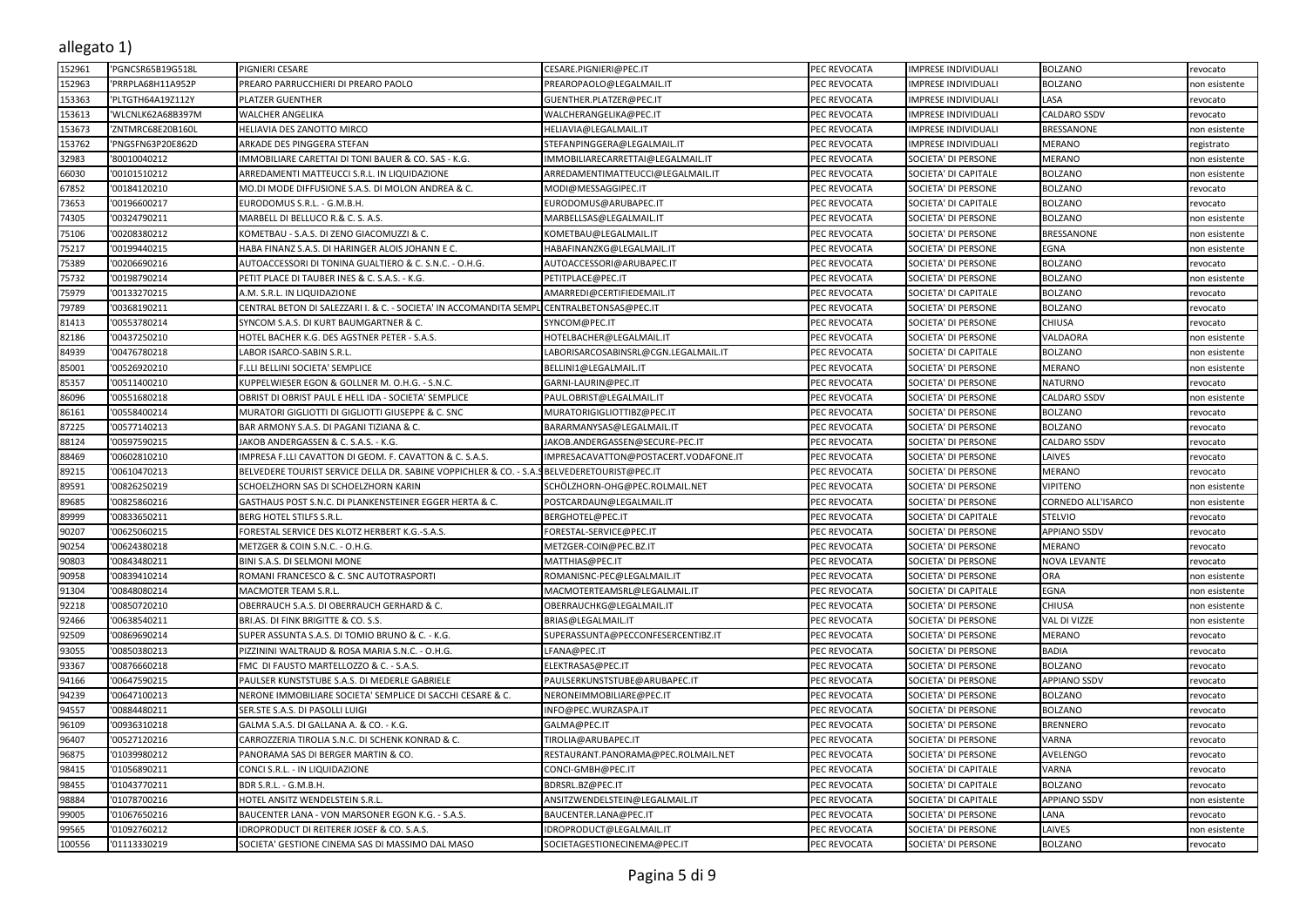| 100789 | '01116850213 | HOLZER HANSJOERG DI JOHANN GEORG HOLZER & C. - S.A.S.                                          | HANSJOERGHOLZERKG@PEC.IT                | PEC REVOCATA   | SOCIETA' DI PERSONE  | LACES             | revocato                  |
|--------|--------------|------------------------------------------------------------------------------------------------|-----------------------------------------|----------------|----------------------|-------------------|---------------------------|
| 101686 | '00661800219 | WALLCO S.N.C. DI AGOSTINI HEINRICH & C.                                                        | AVV.DEPAOLA@PEC.ROLMAIL.NET             | PEC REVOCATA   | SOCIETA' DI PERSONE  | <b>BRUNICO</b>    | revocato                  |
| 101835 | '01135510210 | DISCO - NEW DES ESCHGFAELLER WALTER & CO. KG - SAS                                             | DISCONEW@PEC.IT                         | PEC REVOCATA   | SOCIETA' DI PERSONE  | <b>BOLZANO</b>    | revocato                  |
| 101874 | '01135240214 | WILLY EGGER S.A.S                                                                              | WILLYEGGER@PEC.CGN.IT                   | PEC REVOCATA   | SOCIETA' DI PERSONE  | LANA              | revocato                  |
| 102210 | '01141320216 | BIO-SAN S.A.S. DI ROSSINI ALBERTO E C.                                                         | BIOSAN.SAS@LEGALMAIL.IT                 | PEC REVOCATA   | SOCIETA' DI PERSONE  | BRESSANONE        | non esistente             |
| 02259  | 00683740211  | ELEKTRO WALTER DI WALTER PETER & C. S.A.S.                                                     | ELEKTRO.WALTER.P@PEC.IT                 | PEC REVOCATA   | SOCIETA' DI PERSONE  | EGNA              | revocato                  |
| 102392 | 00682920210  | PENEGAL S.R.L. - G.M.B.H.                                                                      | PENEGAL.SRL@PEC.IT                      | PEC REVOCATA   | SOCIETA' DI CAPITALE | <b>BOLZANO</b>    | revocato                  |
| 02586  | 01141960219  | TUERENSERVICE S.A.S. DI CASSIN GIANFRANCO & C.                                                 | TUERENSERVICEKG@PEC.IT                  | PEC REVOCATA   | SOCIETA' DI PERSONE  | GARGAZZONE        | revocato                  |
| 102805 | '01136280219 | CDM SNC DI DELL'ANTONIA ALFREDO & C.                                                           | CDMBZ@PEC.IT                            | PEC REVOCATA   | SOCIETA' DI PERSONE  | <b>BOLZANO</b>    | revocato                  |
| 102856 | '00684960214 | MACMOTER NORD S.R.L. % MACMOTER NORD G.M.B.H.                                                  | MACMOTERNORDSRL@LEGALMAIL.IT            | PEC REVOCATA   | SOCIETA' DI CAPITALE | <b>SILANDRO</b>   | non esistente             |
| 103468 | '01153600216 | IMPRESA COSTRUZIONI AMADORI STEFANO DI AMADORI STEFANO & C. S                                  | AMADORI@SECURE-PEC.IT                   | PEC REVOCATA   | SOCIETA' DI PERSONE  | BOLZANO           | revocato                  |
| 103475 | '01155440215 | PISTORE MARGHERITA & CO S.A.S. - K.G.                                                          | PISTOREMARGHERITA@PECCONFESERCENTIBZ.IT | PEC REVOCATA   | SOCIETA' DI PERSONE  | MERANO            | revocato                  |
| 103535 | 00290470210  | HOLZGETHAN ANTON & HOELZL GERHARD SNC - OHG                                                    | HOLZGETHANHOELZL@PEC.IT                 | PEC REVOCATA   | SOCIETA' DI PERSONE  | LAGUNDO           | revocato                  |
| 103674 | '00850290214 | IMPRESA STAMPFER S.A.S. DI STAMPFER RAINER & C.                                                | BAUFIRMASTAMPFER@PEC.IT                 | PEC REVOCATA   | SOCIETA' DI PERSONE  | <b>RENON</b>      | revocato                  |
| 104164 | '01166010213 | <b>BONA S.R.L</b>                                                                              | BONA.SRL@PEC.IT                         | PEC REVOCATA   | SOCIETA' DI CAPITALE | <b>BRONZOLO</b>   | revocato                  |
| 04247  | '01167630217 | SCHOENAFINGER DIETRICH & CO. - K.G.                                                            | SCHOENAFINGERKG@PEC.IT                  | PEC REVOCATA   | SOCIETA' DI PERSONE  | <b>BOLZANO</b>    | revocato                  |
| 04432  | '01167870219 | LA RUSTICA S.A.S. DI MINUZZO ALBERTO & C. S.A.S.                                               | LARUSTICA@LEGALMAIL.IT                  | PEC REVOCATA   | SOCIETA' DI PERSONE  | <b>BOLZANO</b>    | non esistente             |
| 104978 | '01180140210 | ALBERGO WOLFGANG HOTEL OHG - SNC DES HASELRIEDER WOLFGANG U                                    | HOTELWOLFGANG@PEC.IT                    | PEC REVOCATA   | SOCIETA' DI PERSONE  | FIE' ALLO SCILIAR | revocato                  |
| 105459 | '01189740218 | GURNDIN PETER & C. SAS % GURNDIN PETER & CO. KG                                                | GURNDINKG@PEC.IT                        | PEC REVOCATA   | SOCIETA' DI PERSONE  | ALDINO            | revocato                  |
| 105489 | '01190360212 | ARDUINI NADIR S.A.S. - K.G.                                                                    | NADIRARDUINI@PROFIMAIL.IT               | PEC REVOCATA   | SOCIETA' DI PERSONE  | <b>MERANO</b>     | revocato                  |
| 105509 | 01192970216  | MINERVA LEASING DI G. BACHMANN & CO. - S.A.S.                                                  | MINERVALEASING@PEC.IT                   | PEC REVOCATA   | SOCIETA' DI PERSONE  | MERANO            | revocato                  |
| 05591  | '01192340212 | DA SESTO DEI F.LLI DORIANO, ANNAMARIA E LUCA CHIAVELLI S.N.C.                                  | DASESTO@PEC-MAIL.IT                     | PEC REVOCATA   | SOCIETA' DI PERSONE  | CERMES            | non esistente             |
| 105728 | '01191820214 | AUTOTRASPORTI INTERNAZIONALI DI DEGASPERI ERICH & C. S.N.C. - O.H. ( DEGASPERI@PEC.ROLMAIL.NET |                                         | PEC REVOCATA   | SOCIETA' DI PERSONE  | MONTAGNA          | non esistente             |
| 105784 | 01189110214  | FOTO FURLAN DES MANFRED FURLAN KG                                                              | INFO@PEC.FOTOFURLAN.IT                  | PEC NON VALIDA | SOCIETA' DI PERSONE  | EGNA              | non valido                |
| 105942 | '01188330219 | PROFUMERIA TOMAZZONI DI PADUANO VINCENZO & C. S.A.S. - K.G.                                    | PROFUMERIATOMAZZONISAS@PEC.IT           | PEC REVOCATA   | SOCIETA' DI PERSONE  | BOLZANO           | revocato                  |
| 106003 | '01196900219 | RISTORANTE TERME SNC D. WEN JUHONG & QIU YANYAN                                                | JOSEFMERANER@PEC.IT                     | PEC REVOCATA   | SOCIETA' DI PERSONE  | MERANO            | revocato                  |
| 106234 | '01195640212 | WEISKOPF O. & CO. OHG - SNC                                                                    | WEISKOPF@PEC.IT                         | PEC REVOCATA   | SOCIETA' DI PERSONE  | <b>BOLZANO</b>    |                           |
| 106571 | 00689360212  | MITTERER ROBERT & C. SAS - KG                                                                  | MITTERERROBERT@LEGALMAIL.IT             | PEC REVOCATA   | SOCIETA' DI PERSONE  | <b>BOLZANO</b>    | revocato<br>non esistente |
| 06858  | 00607950227  | WIPPTAL TRANSPORTE DES ZINGERLE JOSEF KG                                                       | WIPPTAL-TRANSPORTE@PROFIMAIL.IT         | PEC REVOCATA   | SOCIETA' DI PERSONE  | VIPITENO          |                           |
|        |              |                                                                                                |                                         |                |                      |                   | revocato                  |
| 106894 | '01208390219 | INSTRUMENTI MUSICALI DI LANZINGER PETER SAS                                                    | MUSIKINSTRUMENTE.LANZINGER@LEGALMAIL.IT | PEC REVOCATA   | SOCIETA' DI PERSONE  | <b>SESTO</b>      | non esistente             |
| 106990 | '00512760638 | SOGIM SRL - IN LIQUIDAZIONE % SOGIM GMBH - IN LIQUIDATION                                      | SOGIM@LEGAL.EMAIL.IT                    | PEC REVOCATA   | SOCIETA' DI CAPITALE | <b>BOLZANO</b>    | revocato                  |
| 108070 | '01227510219 | KOMPATSCHER RICHARD & FINK ANNA OHG - SNC                                                      | RICHARD.KOMPATSCHER@LEGALMAIL.IT        | PEC REVOCATA   | SOCIETA' DI PERSONE  | MERANO            | non esistente             |
| 108139 | '01230580217 | CLOCHARD SAS DI GRIGOLI ROBERTO KG                                                             | AMMINISTRAZIONE@PEC.CLOCHARD.BZ.IT      | PEC REVOCATA   | SOCIETA' DI PERSONE  | <b>BOLZANO</b>    | revocato                  |
| 108313 | 01236490213  | PIXNER KARL JOSEF E CO. OHG - SNC                                                              | PIXNER@LEGALMAIL.IT                     | PEC REVOCATA   | SOCIETA' DI PERSONE  | LANA              | non esistente             |
| 108426 | '01234720215 | ZUM SCHWOAGELE SAS DI SCHWEIGKOFLER HANSJOERG & C.                                             | SCHWOAGELE@LEGALMAIL.IT                 | PEC REVOCATA   | SOCIETA' DI PERSONE  | CALDARO SSDV      | non esistente             |
| 108885 | '00697630218 | FOTRANS SOCIETA' SEMPLICE DI TANZER PAUL VIGIL E GRUMER MARTA                                  | FOTRANS@PEC.IT                          | PEC REVOCATA   | SOCIETA' DI PERSONE  | LANA              | revocato                  |
| 109039 | '00696890219 | VALLINI-TREVISAN S.N.C. DI BOCCOLARI CLAUDIO & C.                                              | VALLINITREVISAN@LAMIAPEC.IT             | PEC REVOCATA   | SOCIETA' DI PERSONE  | FORTEZZA          | revocato                  |
| 109303 | '01240450211 | GATTERER DDR INGOMAR HOLDING SRL                                                               | INFORSRL1@LEGALMAIL.IT                  | PEC REVOCATA   | SOCIETA' DI CAPITALE | BOLZANO           | non esistente             |
| 109501 | '01252680218 | STOFNER S.A.S. DI STOFNER ALOIS ERICH & C.                                                     | STOFNERSAS@PEC.IT                       | PEC REVOCATA   | SOCIETA' DI PERSONE  | <b>BOLZANO</b>    | revocato                  |
| 109621 | '01258840212 | AZIENDA AGRICOLA LA FORETTE DI WIDMANN SIEGFRIED SAS - KG                                      | LEFORETTE@LEGALMAIL.IT                  | PEC REVOCATA   | SOCIETA' DI PERSONE  | <b>BOLZANO</b>    | non esistente             |
| 109800 | '01261750218 | NAICO SRL - GMBH                                                                               | NAICO.SRL@PEC.IT                        | PEC REVOCATA   | SOCIETA' DI CAPITALE | <b>BOLZANO</b>    | revocato                  |
| 10371  | '01265600211 | WOLF & PARTNER S.R.L. % WOLF & PARTNER GMBH                                                    | WOLF-PARTNER@PEC.IT                     | PEC REVOCATA   | SOCIETA' DI CAPITALE | BRESSANONE        | revocato                  |
| 10576  | '01274420213 | CARROZZERIA EUROPA SAS DI SCACCHETTI ERMINIO & CO. KG                                          | CARROZZERIAEUROPASAS@PEC.IT             | PEC REVOCATA   | SOCIETA' DI PERSONE  | LANA              | revocato                  |
| 10657  | '01274550217 | EDV SCHLERN DI BLASINGER A. E CO. SAS KG                                                       | RIEDELCLAUDIO.BZ@LEGALMAIL.IT           | PEC REVOCATA   | SOCIETA' DI PERSONE  | CASTELROTTO       | revocato                  |
| 10678  | '01276880216 | S.E.D. SERVIZIO ELABORAZIONE DATI DI MARTINELLI R. & CO. SAS -KG                               | ARISTON.INIZIATIVESRL@PEC.IT            | PEC REVOCATA   | SOCIETA' DI PERSONE  | MERANO            | revocato                  |
| 111614 | '01283500211 | INNOVA - S.A.S. DEL DOTT. ERNST BAUMGARTNER & C.                                               | ERNST.BAUMGARTNER@PEC.IT                | PEC REVOCATA   | SOCIETA' DI PERSONE  | MERANO            | revocato                  |
| 112918 | '01305700211 | KIENZL HERBERT K.G.                                                                            | KIENZL.HERBERT@LEGALMAIL.IT             | PEC REVOCATA   | SOCIETA' DI PERSONE  | <b>MERANO</b>     | non esistente             |
| 13217  | '01313850214 | FALEGNAMERIA GUFLER SNC DI HERMANN GUFLER & C.                                                 | GUFLER.HERMANN@LEGPEC.IT                | PEC REVOCATA   | SOCIETA' DI PERSONE  | <b>SCENA</b>      | revocato                  |
| 13286  | '01290520210 | ALBERT FRIEDERIKE TAPPEINER & C. S.A.S                                                         | ALBERTFRIEDERIKEKG@PEC.ROLMAIL.NET      | PEC REVOCATA   | SOCIETA' DI PERSONE  | LASA              | revocato                  |
| 13632  | 01324840212  | CORN KG DI LIDIA CORN & CO. - SOCIETA' IN ACCOMANDITA SEMPLICE                                 | CORNSAS@LEGALMAIL.IT                    | PEC REVOCATA   | SOCIETA' DI PERSONE  | <b>BRUNICO</b>    | non esistente             |
| 114607 | '01340120219 | LADURNER KG DI LADURNER GREGOR & CO.                                                           | LADURNERKG@PEC.IT                       | PEC REVOCATA   | SOCIETA' DI PERSONE  | MERANO            | revocato                  |
| 115002 | '01348820216 | BIOCHEM SAS DI ROSSINI ALBERTO & C. - KG                                                       | BIOCHEM.SAS@LEGALMAIL.IT                | PEC REVOCATA   | SOCIETA' DI PERSONE  | BRESSANONE        | non esistente             |
| 115201 | '01350160212 | CARROZZERIA PIEMME SNC DI FRATUCELLO MARIO E MASCALZONI PAOLO CARROZZERIA.PIEMME@CERT.CNA.IT   |                                         | PEC REVOCATA   | SOCIETA' DI PERSONE  | <b>BOLZANO</b>    | revocato                  |
|        |              |                                                                                                |                                         |                |                      |                   |                           |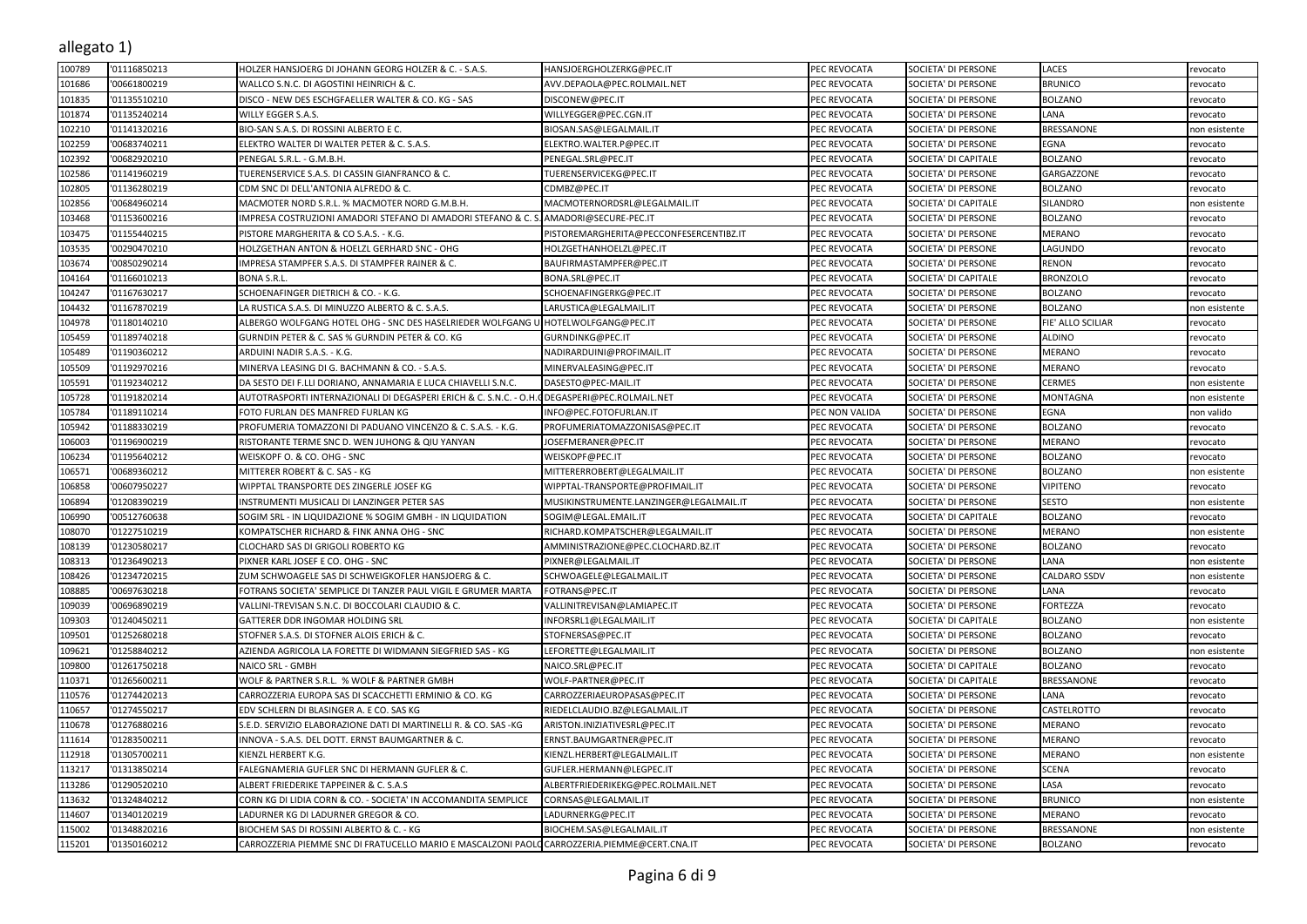| 115872 | '01361580218 | KART S.N.C. DI STIZZOLI RUGGERO & CO.                                                      | ARKOMSAS@PEC.IT                       | PEC REVOCATA | SOCIETA' DI PERSONE  | <b>MERANO</b>           | revocato      |
|--------|--------------|--------------------------------------------------------------------------------------------|---------------------------------------|--------------|----------------------|-------------------------|---------------|
| 115928 | '01365520210 | FLORA SRL % FLORA GMBH                                                                     | FLORA.SNC@LEGALMAIL.IT                | PEC REVOCATA | SOCIETA' DI CAPITALE | SELVA DI VAL GARDENA    | revocato      |
| 116055 | '01363730217 | K2 DES ANDREAS KREIL & CO. KG/SAS                                                          | K2KG@LEGALMAIL.IT                     | PEC REVOCATA | SOCIETA' DI PERSONE  | BRESSANONE              | non esistente |
| 116175 | '01369980212 | TELFSER KARL & CO. OHG                                                                     | KARLSELECTEDFOOD@PEC.IT               | PEC REVOCATA | SOCIETA' DI PERSONE  | SILANDRO                | revocato      |
| 116374 | '01370940213 | MORIN NORBERT S.A.S. DI NORBERT MORIN E C.                                                 | MORIN.NORBERT@PEC.IT                  | PEC REVOCATA | SOCIETA' DI PERSONE  | <b>BOLZANO</b>          | revocato      |
| 116747 | '01372510212 | PROFINIM DI PUPP BRIGITTE & CO. SAS                                                        | PROFINIM@LEGALMAIL.IT                 | PEC REVOCATA | SOCIETA' DI PERSONE  | <b>BOLZANO</b>          | non esistente |
| 116780 | '01374120218 | PRANDINI SERVICE SAS DI PRANDINI MARIO & CO.                                               | PRANDINISERVICESAS@CGN.LEGALMAIL.IT   | PEC REVOCATA | SOCIETA' DI PERSONE  | <b>BOLZANO</b>          | non esistente |
| 116955 | '01376940217 | PEWAS BAU SAS D. PEER PAUL & CO.                                                           | PEWASBAU@PEC.ROLMAIL.NET              | PEC REVOCATA | SOCIETA' DI PERSONE  | <b>MALLES VENOSTA</b>   | revocato      |
| 117075 | '01375680210 | ANTONINI SNC DI ANTONINI MARIO                                                             | ANONTINI@PEC-PMI.IT                   | PEC REVOCATA | SOCIETA' DI PERSONE  | BRESSANONE              | non esistente |
| 117485 | '01391090212 | B.K. INVEST KG DES BAUMGARTNER KURT                                                        | BKINVEST@PEC.IT                       | PEC REVOCATA | SOCIETA' DI PERSONE  | <b>CHIUSA</b>           | revocato      |
| 117868 | '01396010215 | <b>IMMOBILIARE CAVATTON SRL</b>                                                            | IMPRESACAVATTON@POSTACERT.VODAFONE.IT | PEC REVOCATA | SOCIETA' DI CAPITALE | LAIVES                  | revocato      |
| 117886 | '01395720210 | LIGNOFORM S.A.S. - K.G. DI FLOESS OTHMAR & CO.                                             | LIGNOFORM@SECURE-PEC.IT               | PEC REVOCATA | SOCIETA' DI PERSONE  | SAN MARTINO IN BADIA    | revocato      |
| 118204 | '01403460213 | ENTSORGA SNC DEL SIG. HAFNER HEINRICH                                                      | ENTSORGA@PEC.IT                       | PEC REVOCATA | SOCIETA' DI PERSONE  | <b>BOLZANO</b>          | revocato      |
| 118334 | '01401420219 | HYDRO EKO S.A.S. DI GALLMETZER ARNO & CO.                                                  | MONTELSERVICE@PEC.IT                  | PEC REVOCATA | SOCIETA' DI PERSONE  | <b>BOLZANO</b>          | revocato      |
| 119029 | '01412050211 | MAISON DI GALAS CARMEN & C. S.S                                                            | MAISON.SAS@PEC.IT                     | PEC REVOCATA | SOCIETA' DI PERSONE  | <b>BOLZANO</b>          | revocato      |
| 120010 | '01425690219 | SCUOLA GUIDA ARCOLIN S.R.L. - IN LIQUIDAZIONE                                              | FAHRSCHULEARCOLIN@PEC.BZ.IT           | PEC REVOCATA | SOCIETA' DI CAPITALE | <b>VIPITENO</b>         | revocato      |
| 120011 | '01423360211 | URTHALER ERNST OHG DES URTHALER ERNST - SNC                                                | URTHALER.OHG@PEC.ROLMAIL.NET          | PEC REVOCATA | SOCIETA' DI PERSONE  | <b>BARBIANO</b>         | revocato      |
| 120211 | '01427030216 | CENTRO IMMOBILIARE G.L.M. DI GABBIA LUCIANO E MONAUNI GABRIELL GLMIMMOBILIAREBZ@PEC.IT     |                                       | PEC REVOCATA | SOCIETA' DI PERSONE  | <b>BOLZANO</b>          | revocato      |
| 121060 | '01441380217 | LABOR DI ZANETTI MARCO & CO. S.A.S                                                         | MARCO.ZANETTI9@PEC.IT                 | PEC REVOCATA | SOCIETA' DI PERSONE  | <b>BOLZANO</b>          | revocato      |
| 121102 | '01434330211 | CARPENTERIA PALMA ANTONIO DI PALMA STEFANO E FEDERICO SNC - OH CARPENPALMASNC@LEGALMAIL.IT |                                       | PEC REVOCATA | SOCIETA' DI PERSONE  | <b>BOLZANO</b>          | non esistente |
| 121443 | '00734930217 | WIESER JOHANN & CO. SNC % WIESER JOHANN & CO. OHG                                          | WIESERJOHANN.OHG@PEC.ROLMAIL.NET      | PEC REVOCATA | SOCIETA' DI PERSONE  | NATURNO                 | non esistente |
| 122699 | '01468830219 | IMMOBILIARE STAMPFER S.R.L., IN LIQUIDAZIONE                                               | IMMOBILIEN.STAMPFER@LEGALMAIL.IT      | PEC REVOCATA | SOCIETA' DI CAPITALE | <b>BOLZANO</b>          | non esistente |
| 122700 | '01467800213 | MATTEI BRUNO & C. SAS                                                                      | MATTEICAFFE@LEGALMAIL.IT              | PEC REVOCATA | SOCIETA' DI PERSONE  | <b>BOLZANO</b>          | non esistente |
| 123012 | '00737790212 | IDROTECNICA SAS DI TOSO ROBERT O & CO.                                                     | IDROTECNICA.BZ@PEC.IT                 | PEC REVOCATA | SOCIETA' DI PERSONE  | <b>BOLZANO</b>          | revocato      |
| 123266 | '01474260211 | KO.MAR DI LARCHER KONRAD & C. SNC - OHG                                                    | KOMARSNC@PEC.IT                       | PEC REVOCATA | SOCIETA' DI PERSONE  | LAIVES                  | revocato      |
| 123899 | '01480740214 | WE. WE MECCANICA SRL % WE. WE MECHANIK GMBH                                                | WEWEMECHANIK@PEC.IT                   | PEC REVOCATA | SOCIETA' DI CAPITALE | <b>TERLANO</b>          | revocato      |
| 124200 | '01484420219 | TOURISTIK DES SCHIEDER HELMUTH & CO. OHG                                                   | TOURISTIK@LEGALMAIL.IT                | PEC REVOCATA | SOCIETA' DI PERSONE  | CASTELROTTO             | registrato    |
| 124246 | '01487020214 | SIGI BAU SNC DI MATHA' SIEGFRIED & C.                                                      | SIGIBAU.BZ@LEGALMAIL.IT               | PEC REVOCATA | SOCIETA' DI PERSONE  | APPIANO SSDV            | non esistente |
| 124276 | '01483160212 | SOGEO SAS DI REPETTO ANDREA & CO.                                                          | SOGEO-SAS@PEC.IT                      | PEC REVOCATA | SOCIETA' DI PERSONE  | <b>BOLZANO</b>          | revocato      |
| 124333 | '01490840210 | MAX UND MORITZ SAS - TRETTL MARIA & C.                                                     | MAXANDMORITZ@PEC.IT                   | PEC REVOCATA | SOCIETA' DI PERSONE  | <b>APPIANO SSDV</b>     | revocato      |
| 124586 | '01492280217 | GEO SNC DI DOTT. MARTINO E.                                                                | GEO@PEC.BZ.IT                         | PEC REVOCATA | SOCIETA' DI PERSONE  | SAN MARTINO IN PASSIRIA | revocato      |
| 124688 | '01495260216 | TALENTI PARRUCCHIERI SNC DI TALENTI M. & GHIROTTO S.                                       | TALENTIPARRUCCHIERI@PEC.IT            | PEC REVOCATA | SOCIETA' DI PERSONE  | <b>BOLZANO</b>          | revocato      |
| 124814 | '00743330219 | BRASOLIN SRL % BRASOLIN GMBH                                                               | <b>BRUNO@PEC.IT</b>                   | PEC REVOCATA | SOCIETA' DI CAPITALE | <b>BOLZANO</b>          | revocato      |
| 124918 | '01499110219 | COMUNALTEC DI THALMANN OTTO & CO. SAS                                                      | INFO@PEC.COMUNALTEC.COM               | PEC REVOCATA | SOCIETA' DI PERSONE  | ORA                     | revocato      |
| 125071 | '01491100218 | UNITED SPORTS SAS, DESALER STEFAN & C                                                      | UNITEDSPORTS@PEC.ROLMAIL.NET          | PEC REVOCATA | SOCIETA' DI PERSONE  | <b>BOLZANO</b>          | revocato      |
| 125515 | '01505730216 | PANOS SRL IN LIQUIDAZIONE                                                                  | PANOS.SRL@LEGALMAIL.IT                | PEC REVOCATA | SOCIETA' DI CAPITALE | <b>BOLZANO</b>          | non esistente |
| 125535 | '01508450218 | <b>SORDON CUCINE S.R.L</b>                                                                 | SORDONBZ@LEGALMAIL.IT                 | PEC REVOCATA | SOCIETA' DI CAPITALE | <b>BOLZANO</b>          | non esistente |
| 125758 | '01509820211 | MORENA SNC DI PLONER CARLA & C.                                                            | MORENASNC@COMUNICAPEC.IT              | PEC REVOCATA | SOCIETA' DI PERSONE  | <b>BOLZANO</b>          | revocato      |
| 125974 | '01510250218 | UNTERKIRCHER SAS DI UNTERKIRCHER ELISABETH & C                                             | UNTERKIRCHERKG@PEC.ROLMAIL.NET        | PEC REVOCATA | SOCIETA' DI PERSONE  | VANDOIES                | non esistente |
| 125982 | '01506750213 | MIRANDOLA DI MIRANDOLA M. & C. S.A.S                                                       | MIRANDOLASAS@PEC.REALPEC.COM          | PEC REVOCATA | SOCIETA' DI PERSONE  | <b>BOLZANO</b>          | revocato      |
| 125990 | '00745780213 | MODE SPITALER C. & CO. KG                                                                  | MODE-SPITALER@PEC.IT                  | PEC REVOCATA | SOCIETA' DI PERSONE  | BRESSANONE              | revocato      |
| 126309 | '01516190210 | DANYMARK SNC DI SEPPI DANIELA & C.                                                         | DANYMARK@MYPEC.EU                     | PEC REVOCATA | SOCIETA' DI PERSONE  | LAIVES                  | revocato      |
| 126327 | '01512710219 | LLMER ALFONS K.G.                                                                          | LLMER-MOEBEL@PEC.IT                   | PEC REVOCATA | SOCIETA' DI PERSONE  | <b>POSTAL</b>           | revocato      |
| 126760 | '01523120218 | ALTO ADIGE DIFFUSION S.N.C. DI BIASIBETTI MARINA & C.                                      | ALTOADIGEDIFFUSION@LEGALMAIL.IT       | PEC REVOCATA | SOCIETA' DI PERSONE  | <b>BOLZANO</b>          | non esistente |
| 127029 | '01532880216 | GASTHOF MONIKA DI RABENSTEINER GUENTHER & C. SAS                                           | GASTHOFMONIKA@LEGALMAIL.IT            | PEC REVOCATA | SOCIETA' DI PERSONE  | GAIS                    | non esistente |
| 127079 | '01533400212 | J & B SNC DI JANNUCCI MAGNO & CO                                                           | J-BSNC@PEC.IT                         | PEC REVOCATA | SOCIETA' DI PERSONE  | <b>MERANO</b>           | revocato      |
| 127225 | '00751200213 | SALONE IO DI FASOLO DANIELA & C. - S.A.S.                                                  | FASOLODANY@PEC.IT                     | PEC REVOCATA | SOCIETA' DI PERSONE  | <b>BOLZANO</b>          | revocato      |
| 127343 | '01535440216 | ZAPPA SNC DI PREDENZ STEFANO                                                               | ZAPPASNC@PEC.IT                       | PEC REVOCATA | SOCIETA' DI PERSONE  | <b>BOLZANO</b>          | revocato      |
| 127460 | '01536920216 | MASSTISCHLEREI OBERLAND SNC DI STECHER SERAPHIN & C.                                       | OBERLAND@PEC.ROLMAIL.NET              | PEC REVOCATA | SOCIETA' DI PERSONE  | <b>CURON VENOSTA</b>    | revocato      |
| 128035 | '01546380211 | ASSILOYD S.N.C. DI HOLZKNECHT RUDOLF & C.                                                  | ASSILOYD@LEGALMAIL.IT                 | PEC REVOCATA | SOCIETA' DI PERSONE  | <b>BOLZANO</b>          | non esistente |
| 128261 | '01547350213 | AUTOTRASPORTI DI GIAMPIETRO BOARIN & C. SAS                                                | BOARINAUTOTRASPORTI@CERT.CNA.IT       | PEC REVOCATA | SOCIETA' DI PERSONE  | <b>BOLZANO</b>          | non esistente |
| 128291 | '01550450215 | PICASLEO SRL % PICASLEO GMBH                                                               | PICASLEO@SECURE-PEC.IT                | PEC REVOCATA | SOCIETA' DI CAPITALE | <b>APPIANO SSDV</b>     |               |
| 128695 | '01558000210 |                                                                                            |                                       |              |                      | <b>BOLZANO</b>          | revocato      |
|        |              | WALTHER FOOD SNC DI BENVENUTI G. & C.                                                      | WALTHERFOOD@PEC.IT                    | PEC REVOCATA | SOCIETA' DI PERSONE  |                         | revocato      |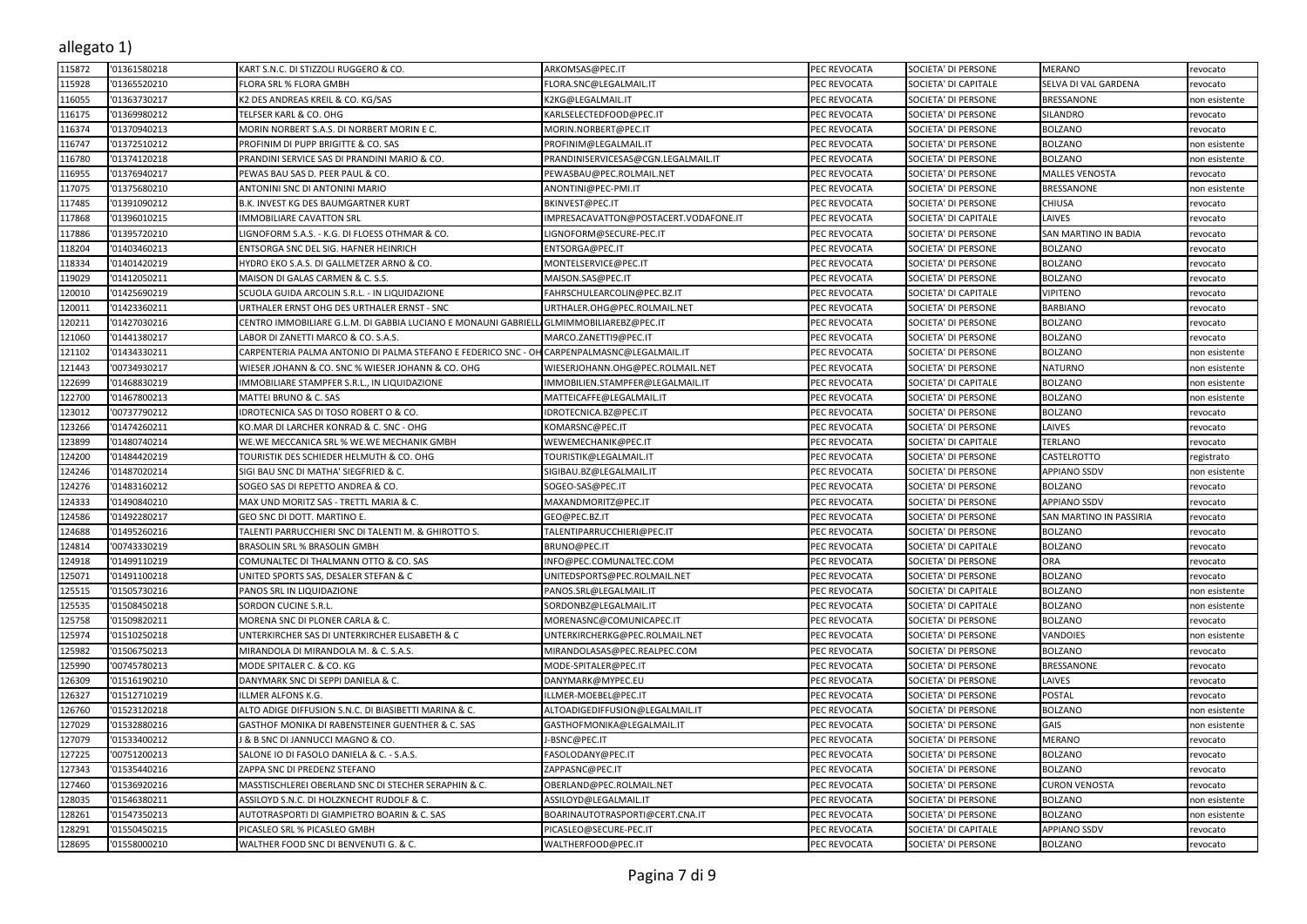allegato 1)

| 128779 | '01559240211 | <b>MULTIPLANT SRL</b>                                        | MULTIPLANT@PEC.IT                  | PEC REVOCATA | SOCIETA' DI CAPITALE | CALDARO SSDV         | evocato                        |
|--------|--------------|--------------------------------------------------------------|------------------------------------|--------------|----------------------|----------------------|--------------------------------|
| 128785 | '01559210214 | PALAGHIACCIO SAS DI G.DI VIETRI E CO.                        | PALAGHIACCIO.DIVIETRI@PEC.IT       | PEC REVOCATA | SOCIETA' DI PERSONE  | <b>MERANO</b>        | evocato                        |
| 128903 | '01553420215 | KOFLER STEINBAU DI KOFLER KARL & C. SAS                      | KOFLER.STEINBAU@PEC.IT             | PEC REVOCATA | SOCIETA' DI PERSONE  | <b>NATURNO</b>       | evocato                        |
| 128905 | '01556870218 | ATELIER SERVICE DI PIRCALI DIEGO & CO. SAS                   | ATELIERSERVICE@PEC.IT              | PEC REVOCATA | SOCIETA' DI PERSONE  | <b>MERANO</b>        | revocato                       |
| 129617 | '01562970218 | ISTITUTO MORGENSTERN SRL                                     | MORGENSTERN@PEC.BRENNERCOM.NET     | PEC REVOCATA | SOCIETA' DI CAPITALE | <b>MERANO</b>        | revocato                       |
| 129651 | '01570160216 | MEKSUN DI HOFER EDITH REGINA SAS                             | MEKSUN@LEGALMAIL.IT                | PEC REVOCATA | SOCIETA' DI PERSONE  | SCENA                | non esistente                  |
| 129673 | '01571170214 | AUTO SEEBACHER SRL % AUTO SEEBACHER GMBH                     | AUTOSEEBACHER@PEC.IT               | PEC REVOCATA | SOCIETA' DI CAPITALE | <b>MERANO</b>        | revocato                       |
| 129831 | '00755340213 | MINI OHG DER PICHLER FRANZISKA & CO.                         | MINIOHGMERAN@LEGALMAIL.IT          | PEC REVOCATA | SOCIETA' DI PERSONE  | <b>MERANO</b>        | on esistente                   |
| 130587 | '01586340216 | PIZZA SPEEDY S.N.C. DI ARIU PATRIZIO & LAME BESAR            | PIZZASPEEDY@LEGALMAIL.IT           | PEC REVOCATA | SOCIETA' DI PERSONE  | LAIVES               | non esistente                  |
| 131074 | '01596540219 | SCHMIDLIN ITALIA SRL IN LIQUIDAZIONE                         | SCHMIDLINLIQUIDATION@PEC.IT        | PEC REVOCATA | SOCIETA' DI CAPITALE | <b>BOLZANO</b>       | revocato                       |
| 131114 | 01594480210  | ROPAT DI NIEDERKOFLER ROBERT & C. S.A.S.                     | ROPAT.SAS@LEGALMAIL.IT             | PEC REVOCATA | SOCIETA' DI PERSONE  | <b>BOLZANO</b>       | evocato                        |
| 132084 | '01596530210 | RESA COSTRUZIONI SRL - SOCIETA' UNIPERSONALE IN LIQUIDAZIONE | RESA.BAU.GMBH@LEGALMAIL.IT         | PEC REVOCATA | SOCIETA' DI CAPITALE | <b>BARBIANO</b>      | revocato                       |
| 132657 | '01608150213 | FABBRO CRISTINA & C. SNC                                     | FABBROCRISTINA@PEC.IT              | PEC REVOCATA | SOCIETA' DI PERSONE  | <b>BOLZANO</b>       | evocato                        |
| 132708 | '01609430218 | BONANNO COSTRUZIONI DI LEVATO WANDA & CO. SAS                | PEDRAZZOLI.BARBARA@LEGALMAIL.IT    | PEC REVOCATA | SOCIETA' DI PERSONE  | <b>BOLZANO</b>       | on esistente                   |
| 133097 | '01605330214 | SKAIDES S.A.S. DI SKUDELNY KAI & C.                          | TEKUNA@ZERTIFIZIERTEMAIL.IT        | PEC REVOCATA | SOCIETA' DI PERSONE  | <b>BOLZANO</b>       | evocato                        |
| 133294 | '01616580211 | OPTIMA BAU-HAUS SRL - IN LIQUIDAZIONE                        | OPTIMABAUHAUS@PEC.IT               | PEC REVOCATA | SOCIETA' DI CAPITALE | <b>MERANO</b>        | evocato                        |
| 134949 | '01624350219 | G.M. S.R.L.                                                  | GM@EMSMAIL.IT                      | PEC REVOCATA | SOCIETA' DI CAPITALE | TERLANO              | evocato                        |
| 135755 | '01608650212 | NAEEM MOHAMMAD S.A.S. - DI NAEEM MOHAMMAD & C.               | NAEEMSAS@PEC.IT                    | PEC REVOCATA | SOCIETA' DI PERSONE  | <b>BOLZANO</b>       | evocato                        |
| 135890 | '01624940217 | <b>MERISANA SRL</b>                                          | MERISANA@PEC.BRENNERCOM.NET        | PEC REVOCATA | SOCIETA' DI CAPITALE | <b>BOLZANO</b>       | evocato                        |
| 136078 | '01629660216 | S & S COMUNICATION S.A.S. DI SIVIERO MIRKO                   | ROSANNA.SALSANO@PECIMPRESE.IT      | PEC REVOCATA | SOCIETA' DI PERSONE  | LAIVES               | evocato                        |
| 136131 | '01629860212 | FASSNAUER ANNA O.H.G.%FASSNAUER ANNA S.N.C.                  | ANNA.FASSNAUER.OHG@PEC.ROLMAIL.NET | PEC REVOCATA | SOCIETA' DI PERSONE  | LANA                 | non esistente                  |
| 136176 | '01512160217 | SKISCHULE NORDIC PUSTERTAL                                   | SKIVERLEIH-NORDIC@PEC.IT           | PEC REVOCATA | SOCIETA' DI PERSONE  | <b>BRUNICO</b>       | evocato                        |
| 136213 | '01630600219 | IBSEN S.R.L. IN LIQUIDAZIONE                                 | IBSENSRL@PEC.IT                    | PEC REVOCATA | SOCIETA' DI CAPITALE | <b>BOLZANO</b>       | evocato                        |
| 150685 | '01635500216 | SILLER RENATE & CO. - KG                                     | SILLERRENATE@PEC.IT                | PEC REVOCATA | SOCIETA' DI PERSONE  | <b>MERANO</b>        | evocato                        |
| 152800 | '01638580215 | PERLA S.A.S. DI GALLO GIOVANNI & C.                          | PERLASAS.GALLO@REGISTERPEC.IT      | PEC REVOCATA | SOCIETA' DI PERSONE  | <b>BOLZANO</b>       | าon esistente                  |
| 153048 | '01643880212 | LA GIUNCA DI WANG ZHI YONG & CO SAS                          | LAGIUNCA88@PEC.IT                  | PEC REVOCATA | SOCIETA' DI PERSONE  | <b>MERANO</b>        | revocato                       |
| 153654 | '01645230218 | PAVIBETON S.R.L. - IN LIQUIDAZIONE/LIQUIDATION               | PAVIBETON@LEGALMAIL.IT             | PEC REVOCATA | SOCIETA' DI CAPITALE | <b>BOLZANO</b>       | non esistente                  |
| 153960 | '01651250217 | PETRA S.N.C. DI TARAS MARCO & UGLIANO FRANCESCO              | PETRA@MYPEC.EU                     | PEC REVOCATA | SOCIETA' DI PERSONE  | BRESSANONE           | revocato                       |
| 154209 | '01653260214 | MUEHLSTEIGER MARTIN & CO. S.A.S.                             | MUEHLSTEIGERMARTIN@PEC.IT          | PEC REVOCATA | SOCIETA' DI PERSONE  | VIPITENO             | evocato                        |
| 154342 | '01656050216 | DROGHERIA MANUELA SNC DI F. WEISS & C.                       | DROGERIEMANUELA@PEC.IT             | PEC REVOCATA | SOCIETA' DI PERSONE  | LANA                 | evocato                        |
| 154454 | '01657360218 | VILLA ANNA SNC DI DIRLER VERENA                              | VILLAANNASNC@LEGALMAIL.IT          | PEC REVOCATA | SOCIETA' DI PERSONE  | SELVA DI VAL GARDENA |                                |
| 154833 | '01660110212 | AUTOKLINIK DES CASSAR DANIEL & CO KG                         | AUTOKLINIK@LEGALMAIL.IT            | PEC REVOCATA | SOCIETA' DI PERSONE  | CORTACCIA SSDV       | non esistente<br>non esistente |
| 154928 | '01660800218 | PROGETTO BENESSERE S.A.S. DI DALPASSO IVO & CO.              |                                    |              |                      |                      |                                |
|        |              |                                                              | PROBEN@PEC.IT                      | PEC REVOCATA | SOCIETA' DI PERSONE  | <b>BOLZANO</b>       | revocato                       |
| 154984 | '00760050211 | <b>F.V. 97 SRL</b>                                           | FV97SRL@PEC.IT                     | PEC REVOCATA | SOCIETA' DI CAPITALE | <b>MERANO</b>        | revocato                       |
| 155031 | '01662130218 | VENART DI EGARTER MARIA & CI. SAS                            | CHIPRA@PEC.IT                      | PEC REVOCATA | SOCIETA' DI PERSONE  | BOLZANO              | evocato                        |
| 155188 | '01665670210 | 1500 LIT. SHOP DES FEDERSPIELER RICHARD & CO. K.G./S.A.S.    | R.FEDERSPIELER@PEC.IT              | PEC REVOCATA | SOCIETA' DI PERSONE  | SILANDRO             | evocato                        |
| 155256 | '01665210215 | ARISTOTEL S.R.L.                                             | CERTIFICATA@PEC.ARISTOTEL.IT       | PEC REVOCATA | SOCIETA' DI CAPITALE | <b>MERANO</b>        | revocato                       |
| 155700 | '01670430212 | PARSEC TECH S.R.L                                            | PARSEC@PEC-MAIL.IT                 | PEC REVOCATA | SOCIETA' DI CAPITALE | <b>MERANO</b>        | non esistente                  |
| 155878 | '00762510212 | LAIA S.N.C. DI AMADOR RUIZ GIOVANNA & CO                     | LAIASNC@LEGALMAIL.IT               | PEC REVOCATA | SOCIETA' DI PERSONE  | <b>MERANO</b>        | non esistente                  |
| 156278 | '01676710211 | ELETTRICA 2000 S.A.S. DI MORCALDI ROBERTO & C.               | ELETTRICA2000BZ@PEC.IT             | PEC REVOCATA | SOCIETA' DI PERSONE  | <b>BOLZANO</b>       | evocato                        |
| 156803 | '01412150219 | ARBE SAS DI LYDIA BENEDETTI & CO                             | ROLANDOBENEDETTI@PEC.IT            | PEC REVOCATA | SOCIETA' DI PERSONE  | MERANO               | revocato                       |
| 156847 | '01687530210 | F.B. DENTAL S.A.S. DI BODINI CRISTINA                        | FBDENTAL@PEC.IT                    | PEC REVOCATA | SOCIETA' DI PERSONE  | <b>BOLZANO</b>       | evocato                        |
| 156857 | 01685230219  | CONCA D'ORO SAS DI BOZZA MARCO & CO                          | CONCADORO.MERANO@PEC.IT            | PEC REVOCATA | SOCIETA' DI PERSONE  | <b>MERANO</b>        | evocato                        |
| 156989 | '00626970214 | LANDWIRTSCHAFTLICHER BETRIEB MATSCHERFUASS BENEDETTI SS.     | MATSCHERFUASS@PEC.IT               | PEC REVOCATA | SOCIETA' DI PERSONE  | SLUDERNO             | revocato                       |
| 157595 | '00762730216 | MAKTRANS SRL % MAKTRANS GMBH                                 | MAKTRANSSRL@PEC.CGN.IT             | PEC REVOCATA | SOCIETA' DI CAPITALE | RIFIANO              | evocato                        |
| 158330 | '01706600218 | TSCHENETT BERNHARD & CO. - SAS                               | TSCHENETTBERNHARD@PEC.IT           | PEC REVOCATA | SOCIETA' DI PERSONE  | PRATO ALLO STELVIO   | evocato                        |
| 158477 | '01708670219 | <b>BECI SRL</b>                                              | BECI-SRL@PEC.ROLMAIL.NET           | PEC REVOCATA | SOCIETA' DI CAPITALE | <b>BRUNICO</b>       | evocato                        |
| 158596 | '00763680212 | NIEDERL'S LADELE DER NIEDERL IRENE & CO. KG.                 | IRENE.NIEDERL@PEC.ROLMAIL.NET      | PEC REVOCATA | SOCIETA' DI PERSONE  | LASA                 | evocato                        |
| 158749 | '01712260213 | CREAFORM S.R.L. % CREAFORM G.M.B.H.                          | CREAFORM@PEC.IT                    | PEC REVOCATA | SOCIETA' DI CAPITALE | <b>BOLZANO</b>       | evocato                        |
| 158818 | '01713360210 | COSTRUZIONI RESIDENZIALI S.A.S. DI KURT BAUMGARTNER          | COSTRUZIONIRESIDENZIALISRL@PEC.IT  | PEC REVOCATA | SOCIETA' DI PERSONE  | <b>CHIUSA</b>        | evocato                        |
| 159026 | '01711820215 | BEVACQUA SRL IN LIQUIDAZIONE                                 | BECAQUASRL@LEGALMAIL.IT            | PEC REVOCATA | SOCIETA' DI CAPITALE | LANA                 | on esistente                   |
| 159119 | '01688650215 | XING LONG SAS DI QI YINGXIU & C.                             | XINGLONG@PEC.IT                    | PEC REVOCATA | SOCIETA' DI PERSONE  | <b>VIPITENO</b>      | revocato                       |
| 160056 | '01730370218 | W. & G. G.M.B.H.                                             | WG@PROFIMAIL.IT                    | PEC REVOCATA | SOCIETA' DI CAPITALE | <b>NAZ SCIAVES</b>   | revocato                       |